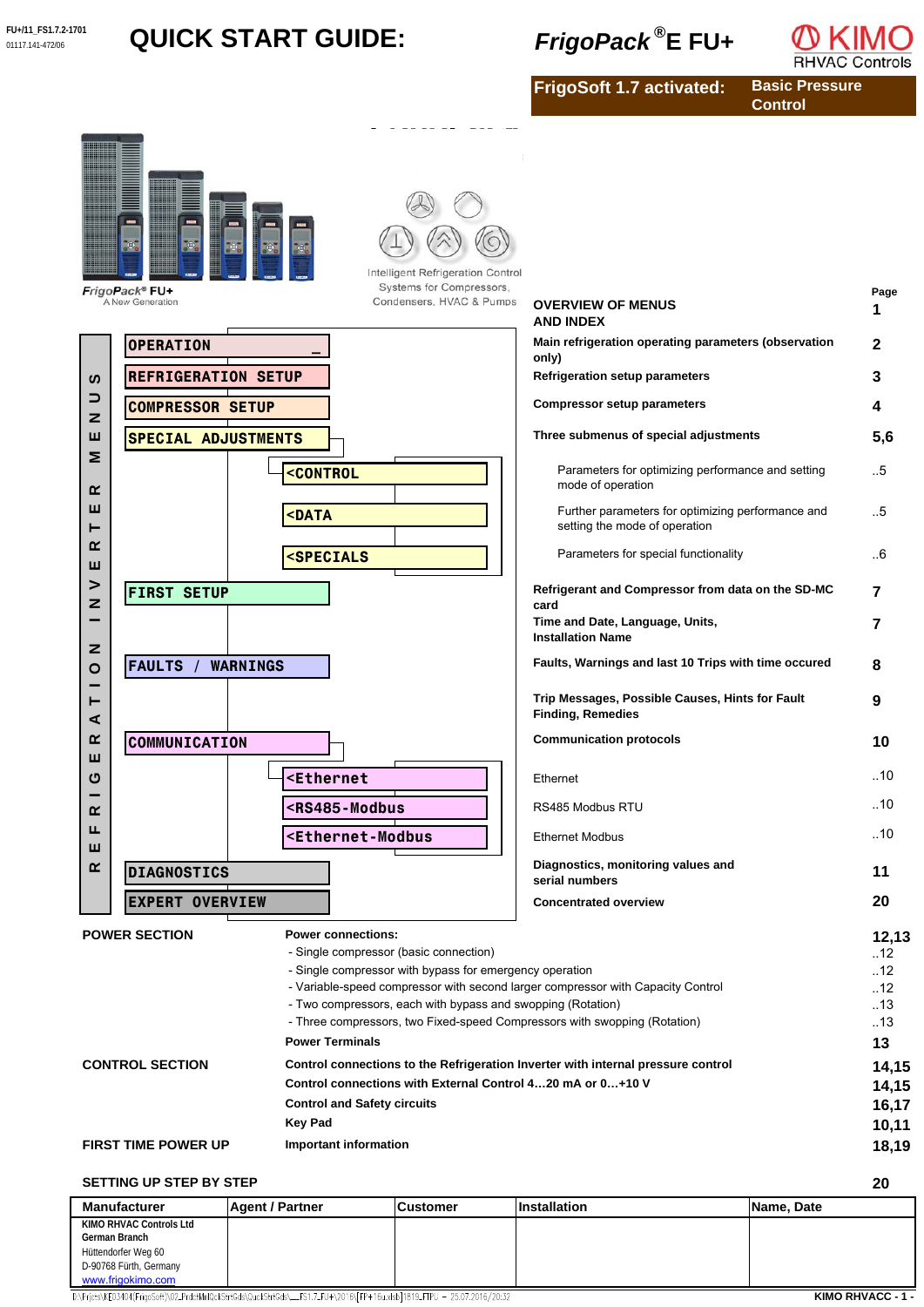

| Abbreviations: |                                          |  |               | Password TECHNICIAN for Refrigeration Personnel: 8670         |
|----------------|------------------------------------------|--|---------------|---------------------------------------------------------------|
|                | VsC: Variable-speed Compressor           |  |               |                                                               |
|                | <b>FsC: Fixed-speed Compressor</b>       |  |               | Please report these values if there are any problems          |
|                | VFsC: Variable- / Fixed-speed Compressor |  |               |                                                               |
| VfG:           | Variable-speed fan group                 |  | <b>YY.Y %</b> | Measured value depending on operating point                   |
|                | (Condenser / Dry cooler)                 |  | FFF           | Factory default value depending on frame size and rated power |

 **- 2 - KIMO RHVACC**

D:\Pricts\KE03404(FrigoSoft)\02\_PrdctMnlQckStrtGds\QuckStrtGds\\_\_FS1.7\_FU+\2017\FPFP+\_17a.xlsb]2\_OPRTN - 25.01.2017/7:17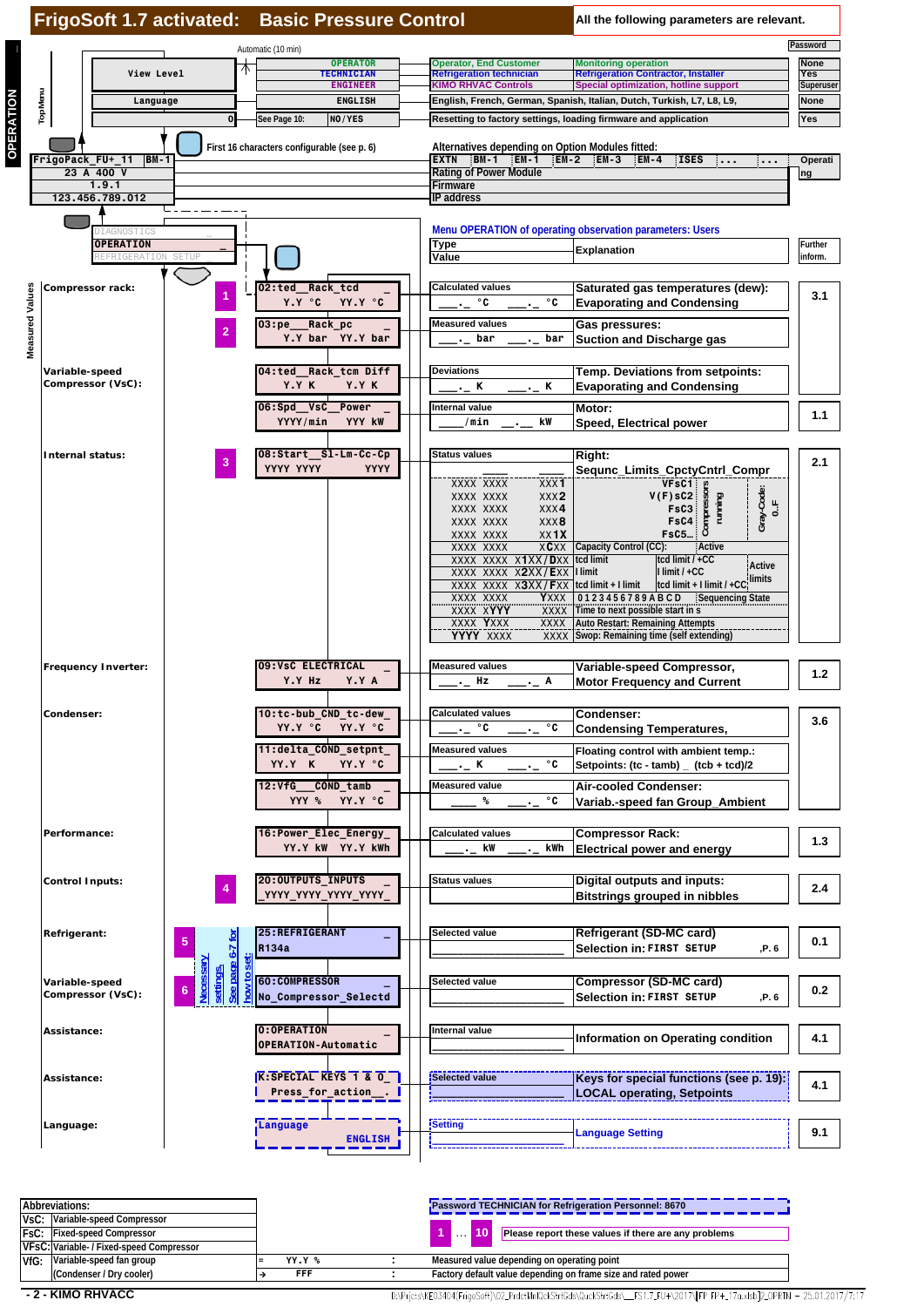

**Heat recovery Stopped due to low**<br>**Heat recovery** 

**refrigeration load**

D:\Prjcts\KE03404(FrigoSoft)\02\_PrdctMnlQckStrtGds\QuckStrtGds\\_\_FS1.7\_FU+\2016\[FP+16u.xlsb]1819\_FTPU - 25.07.2016/20:32

**Day**

**Night**

**DO2**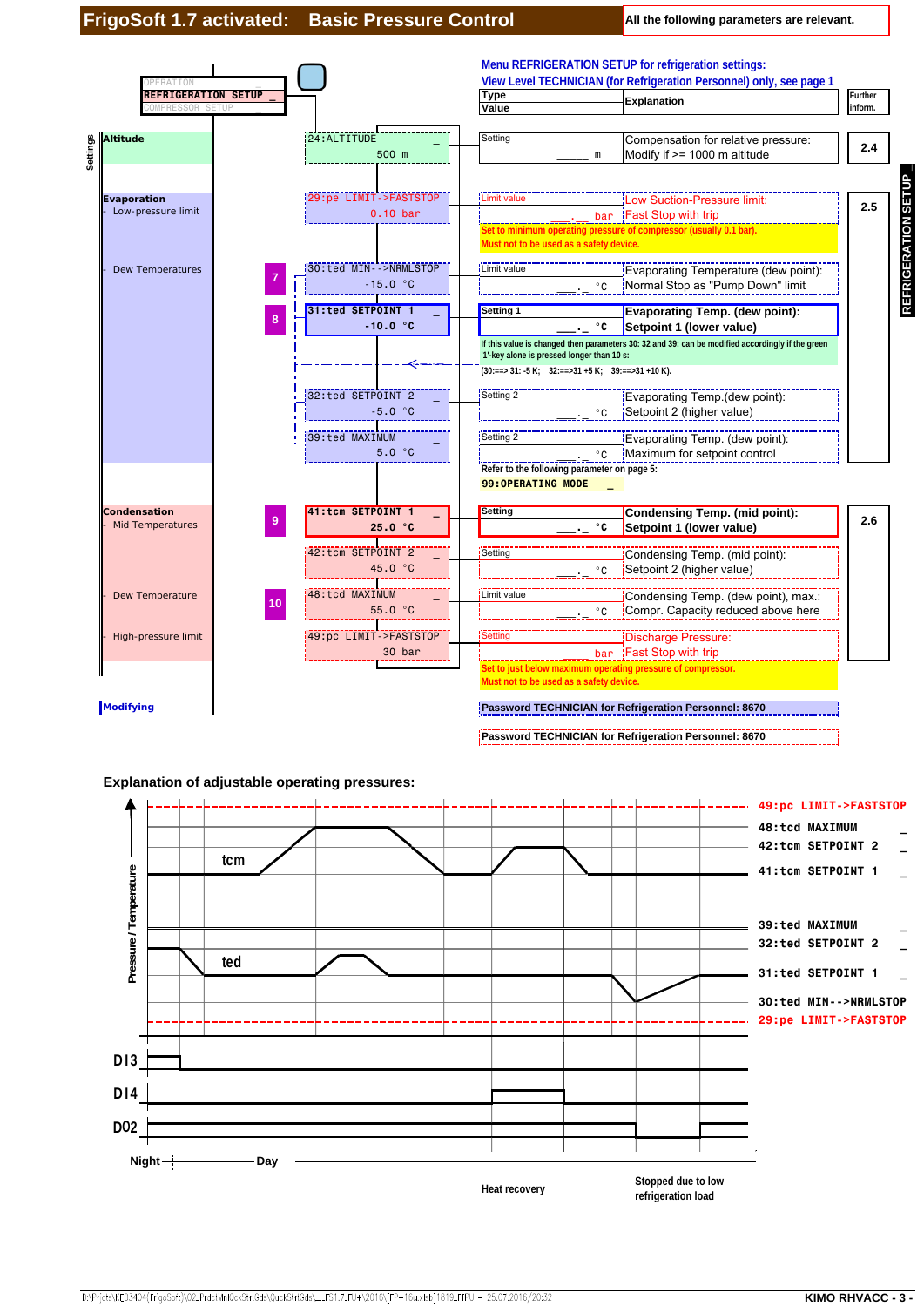| REFRIGERATION SETUP<br><b>COMPRESSOR SETUP</b> |                                                        | <b>Type</b>                                              | View Level TECHNICIAN (for Refrigeration Personnel) only, see page 1                                                                                      | Further |
|------------------------------------------------|--------------------------------------------------------|----------------------------------------------------------|-----------------------------------------------------------------------------------------------------------------------------------------------------------|---------|
| ADJUSTMENTS<br>PECIAL                          |                                                        | Value                                                    | Explanation                                                                                                                                               | nform.  |
|                                                |                                                        |                                                          |                                                                                                                                                           |         |
| Variable-speed<br>Compressor (VsC):            | <b>61:VsC CURRENT</b><br><b>MAX</b><br>0.0A            | <b>Configuration Setting</b><br>Α                        | <b>VsC Motor current max</b>                                                                                                                              | 5.1     |
|                                                |                                                        | selected, see page 6/7                                   | CAN ONLY BE CHANGED IF FRIGOPACK FU+ STOPPED FIRST<br>Factory preset to maximum continuous Refrigeration Current until a compressor is                    |         |
| Limits:                                        | 62: VsC FREQUENCY MAX<br>65.0 Hz                       | Setting                                                  | VsC Motor frequency max.:<br>Max. settable value: Dt1, page 4<br>Hz                                                                                       |         |
|                                                | <b>64:VsC FREQUENCY MIN</b><br>25.0 Hz                 | Setting                                                  | VsC Motor frequency min.:<br>Min. settable value: Dt2, page 4<br>Hz                                                                                       |         |
|                                                | 65:VsC MOTOR NO POLES<br>$\overline{4}$                | Setting                                                  | VsC Motor:<br>No. of poles: 2, 4, 6, 8                                                                                                                    |         |
|                                                |                                                        |                                                          |                                                                                                                                                           |         |
| Resonance<br>avoidance:                        | 66: VsC SKIP FREQ1 MIN<br>$0.0$ Hz                     | Setting                                                  | VsC Resonance Avoid., Skip freq 1 min:<br>10.0.65.0 Hz *<br>Hz                                                                                            | 5.2     |
|                                                | 67:VsC SKIP FREQ1 MAX<br>$0.0$ Hz                      | Setting                                                  | VsC Resonance Avoid., Skip freq 1 max:<br>10.0.65.0 Hz *<br>Hz                                                                                            |         |
|                                                | 68: VsC SKIP FREQ2 MIN<br>$0.0$ Hz                     | Setting                                                  | VsC Resonance Avoid., Skip freq 2 min:<br>10.0.65.0 Hz *<br>Hz                                                                                            |         |
|                                                | 69: VsC SKIP FREQ2 MAX<br>$0.0$ Hz                     | Setting<br>* Limited to fminfmax and range of next band. | VsC Resonance Avoid., Skip freq 2 max:<br>10.0.65.0 Hz *<br>Hz                                                                                            |         |
|                                                |                                                        |                                                          |                                                                                                                                                           |         |
|                                                |                                                        |                                                          |                                                                                                                                                           |         |
| Time settings:                                 | 70: VsC tinhibit TIME<br>300s                          | Setting<br>s                                             | VsC Inhibit Time after VsC start:<br>201200 s                                                                                                             | 6.1     |
|                                                | 71:VsC tlubrctn TIME<br>4 <sub>s</sub>                 | Setting<br>s                                             | <b>VsC Oil Lubrication Pulse time:</b><br>0.100 s                                                                                                         |         |
|                                                | 72: VsC thld fmin TIME<br>10 <sub>s</sub>              | Setting<br>s                                             | VsC Start Hold Time (at fmin):<br>0120 s                                                                                                                  |         |
|                                                | 74:VsC tmon fmin TIME<br>300 s                         | Setting<br>s                                             | VsC Monitoring time at fmin:<br>0.1800 s                                                                                                                  |         |
|                                                |                                                        |                                                          |                                                                                                                                                           |         |
| <b>Fixed-speed</b><br>Compressor (FsC):        | 80:FsC PRIORITY CNTRL  <br>00000001                    | Setting                                                  | FsC9.8.7.6.5.4.3.2: Priority:<br>0: not available  7: Maximum                                                                                             |         |
| Time settings:                                 |                                                        | following parameter on page 4:<br>D <sub>t7</sub>        | CAN ONLY BE CHANGED IF FRIGOPACK FU+ STOPPED FIRST:<br>Compressors with identical priorities >= 1 will be automatically swopped after the time set by the |         |
|                                                |                                                        | 000000EE:                                                | Special swop between VFsC1 and VFsC2, Enables: Extension Module                                                                                           | 5.4     |
|                                                |                                                        | 000000FF:<br>9XXXXXXX:<br>AXXXXXXX:                      | Special swop between VFsC1 and VFsC2, Enables: DI3 / DI4<br>Activate VFsC1 in bypass if there is a fault<br>Enable multiplex FsC4 at DO1                  |         |
|                                                | 81:FsC ton<br><b>DELAY</b>                             | <b>BXXXXXXX:</b><br>Setting                              | Enable multiplex operation of FsC4 + Activate VFsC1 in bypass<br>FsC, Switch-on delay +:                                                                  | 6.2     |
|                                                | 120s<br>82:FsC toff<br><b>DELAY</b><br>10 <sub>s</sub> | s<br>Setting<br>s                                        | $1$ 1000 s<br>FsC, Switch-off delay -:<br>$1 \dots 100 s$                                                                                                 |         |

**COMPRESSOR SETUP \_**

COMPRESSOR SETUP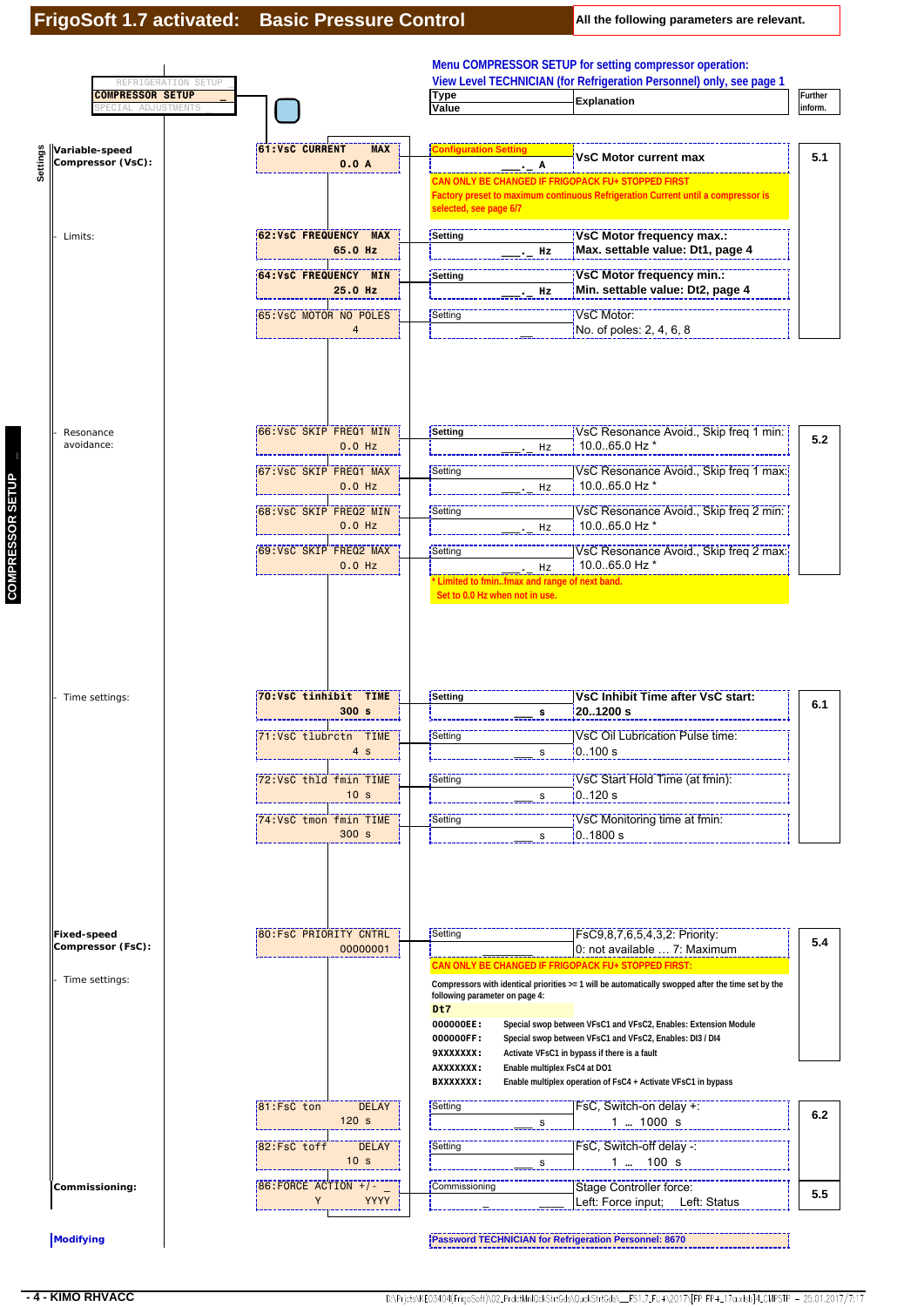|                                     |                                   |                                                                                                                           |                                                     |                                                                                                                                   |                                         | Menu SPECIAL ADJUSTMENTS of special parameters:<br>View Level TECHNICIAN (for Refrigeration Personnel) only, see page 1 |                           |
|-------------------------------------|-----------------------------------|---------------------------------------------------------------------------------------------------------------------------|-----------------------------------------------------|-----------------------------------------------------------------------------------------------------------------------------------|-----------------------------------------|-------------------------------------------------------------------------------------------------------------------------|---------------------------|
| MPRESSOR SETU<br><b>FIRST SETUP</b> | <b>SPECIAL ADJUSTMENTS</b>        |                                                                                                                           |                                                     | <b>Type</b><br>Value                                                                                                              |                                         | <b>Explanation</b>                                                                                                      | <b>Further</b><br>inform. |
|                                     | <b><control< b=""></control<></b> |                                                                                                                           |                                                     |                                                                                                                                   |                                         | <b>Sub-Menu <control b="" of="" optimizing="" parameters<=""></control></b>                                             |                           |
| Controllers:                        |                                   | 00:VsC Voltage/Freq _                                                                                                     |                                                     | <b>Configuration Setting</b>                                                                                                      |                                         | Ratio of Voltage to Frequency, usually:                                                                                 | 7.1                       |
| Settings                            |                                   | 8.00 V/Hz<br>91:ted CONTROLLR P-GN                                                                                        |                                                     |                                                                                                                                   |                                         | 8.00: 400 V/50 Hz // 4.62: 230 V/50 Hz / 400 V/87 Hz                                                                    |                           |
|                                     |                                   | 5.0                                                                                                                       |                                                     | Setting                                                                                                                           |                                         | ted Controller, Proportional gain:<br>$1.0 - 25.0$                                                                      |                           |
|                                     |                                   |                                                                                                                           |                                                     | Setting                                                                                                                           |                                         | tem Controller, Proportional gain:                                                                                      |                           |
|                                     |                                   | 20<br>93:CND VfG SPEED MIN                                                                                                |                                                     | Setting                                                                                                                           |                                         | $1.0 - 25.0$                                                                                                            |                           |
|                                     |                                   | 20%                                                                                                                       |                                                     |                                                                                                                                   | ℅                                       | $0.0$ 100.0 %                                                                                                           |                           |
|                                     |                                   | 94:CND VfG SPEED MAX<br>100%                                                                                              |                                                     | Setting                                                                                                                           |                                         | Condenser, Var.-speed fan Group, max. speed:<br>$50.0$ 150.0 %                                                          |                           |
|                                     |                                   | 95:tcd LIMITER P-GN                                                                                                       |                                                     | Setting                                                                                                                           | ℅                                       | pc Limiter, Proportional gain:                                                                                          |                           |
|                                     |                                   | 25<br>57: START BULGE                                                                                                     |                                                     |                                                                                                                                   |                                         | 10  250                                                                                                                 |                           |
|                                     |                                   | 2.0%                                                                                                                      |                                                     | Setting                                                                                                                           | $\%$                                    | Optimization of starting torque:<br>$0.0 - 5.0$ %                                                                       |                           |
|                                     |                                   |                                                                                                                           |                                                     | Only change after reference to our Applications Department                                                                        |                                         |                                                                                                                         |                           |
| Units:                              |                                   | <b>98: UNITS</b><br>bar, °C                                                                                               |                                                     | Setting                                                                                                                           |                                         | Selectable units:<br>bar, °C, K;  psi, °F, °R;<br>bar, °F, °R                                                           |                           |
| Operating                           |                                   | 99: OPERATING MODE                                                                                                        |                                                     | Setting                                                                                                                           |                                         | Defines Operating Mode:                                                                                                 |                           |
| Mode:                               |                                   | D <sub>100</sub>                                                                                                          |                                                     | Setpoint ted:                                                                                                                     | <b>XXXO</b>                             | Input as hexadecimal<br>Setpoint ted1 / ted2 (DI3: Terminal X13.4)                                                      |                           |
|                                     |                                   |                                                                                                                           |                                                     |                                                                                                                                   | XXX1<br>XXX2                            | Setpoint tedmaxted1/ted2 (EM-13 connected)<br>Setpoint ted1ted2 (EM13 connected)                                        |                           |
|                                     |                                   |                                                                                                                           |                                                     |                                                                                                                                   | XXX3<br>XXX4                            | Test Setpoint ted = -100 °C<br>Cascade: Fast to<br>31:ted SETPOINT 1                                                    |                           |
|                                     |                                   |                                                                                                                           |                                                     | Setpoint tcm                                                                                                                      | XXOX                                    | Setpoints tcm1 / tcm2 (DI4: Terminal X12.1)                                                                             |                           |
|                                     |                                   |                                                                                                                           |                                                     |                                                                                                                                   |                                         | XX1X Setpoints 0tcm1/tcm2 (EM13 connected)<br>XX2X Floating Condensing Temperature                                      |                           |
|                                     |                                   |                                                                                                                           |                                                     | Special funtionality                                                                                                              | XX3X<br>X1XX                            | Test Setpoint tcm = $+100$ °C<br><b>Activate Capacity Controller</b>                                                    |                           |
|                                     |                                   |                                                                                                                           |                                                     |                                                                                                                                   | X2XX<br>X4XX                            | Activate GRAY Code<br>Stop at fmin after<br>74:VsC tmon fmin TIM                                                        |                           |
| <b>NEW</b>                          |                                   |                                                                                                                           |                                                     |                                                                                                                                   | X8XX                                    | Activate delayed Oil Injection<br>1XXX Trip reset: DI1 (0->1) / 0XXX->1XXX                                              |                           |
|                                     |                                   |                                                                                                                           |                                                     |                                                                                                                                   | 2XXX<br><u>O</u> XXX                    | Allow slow stop ramp<br>Safety Circuit & Enables all OK<br>Relay Ready                                                  |                           |
|                                     |                                   |                                                                                                                           |                                                     |                                                                                                                                   |                                         | 4XXX DO1:<br>& Not Inhibited                                                                                            |                           |
|                                     |                                   |                                                                                                                           |                                                     |                                                                                                                                   | 8XXX<br><b>CXXX</b>                     | & DI1 (Control Switch)<br>Sfty Crct & Enbl & DI1(Cntrl Swtch):                                                          |                           |
|                                     | <b>SDATA</b>                      |                                                                                                                           |                                                     | <b>Sub-Menu <data b="" of="" parameters<="" special=""><br/>Only change after reference to our Applications Department</data></b> |                                         |                                                                                                                         |                           |
| Controllers:                        |                                   | Dt0                                                                                                                       |                                                     | <b>Configuration Setting</b>                                                                                                      |                                         | VsC: Motor Frequency max. settable                                                                                      |                           |
|                                     |                                   | 70.0 Hz                                                                                                                   |                                                     |                                                                                                                                   |                                         | 15.0  120.0 Hz                                                                                                          | 7.2                       |
|                                     |                                   | Dt1<br>$25.0$ Hz                                                                                                          |                                                     |                                                                                                                                   |                                         | VsC: Motor Frequency min. settable<br>15.0  120.0 Hz                                                                    |                           |
|                                     |                                   |                                                                                                                           |                                                     | Reset for operation by pressing the red 'O' key.                                                                                  |                                         | Dt0 and Dt1 can only be changed in the config mode with inverter stopped.                                               |                           |
|                                     |                                   | $I$ Dt7                                                                                                                   |                                                     | Setting                                                                                                                           |                                         | Compressor swop after this time:                                                                                        |                           |
|                                     |                                   | $1200$ s                                                                                                                  |                                                     |                                                                                                                                   |                                         | 0 s: none; 60 s  65535 s swop                                                                                           |                           |
| <b>Control Mode:</b>                |                                   | D <sub>t8</sub><br>ECBAF008                                                                                               |                                                     | Setting                                                                                                                           |                                         | Activations: Functional and Outputs:<br>FFFFFFFF  00000000                                                              |                           |
|                                     |                                   |                                                                                                                           |                                                     |                                                                                                                                   | XXXX XXXO<br>XXXX XXX1                  | Activate Capacity Controller<br>Activate Capacity Controller                                                            |                           |
|                                     |                                   |                                                                                                                           |                                                     |                                                                                                                                   | XXXX XXX2<br>XXXX XXX4                  | Activate extended current limit<br>Activate pc transmitter monitoring                                                   |                           |
|                                     |                                   |                                                                                                                           |                                                     |                                                                                                                                   | XXXX XXX <b>8</b><br>XXXX XX <b>O</b> X | Activate envelope frequency-range limiting<br>Activate inverter motor heating                                           |                           |
|                                     |                                   |                                                                                                                           |                                                     |                                                                                                                                   | XXXX XX1X                               | Activate inverter motor heating<br>Activate Autotune if there is a failed start                                         |                           |
|                                     |                                   | Selectable                                                                                                                |                                                     |                                                                                                                                   | XXXX XX2X<br>XXXX XX4X                  | View Level OPERATOR: Extend menus                                                                                       |                           |
|                                     |                                   | outputs:                                                                                                                  | Settings                                            |                                                                                                                                   | XXXX XX8X                               | Activate Serial Communication<br>XXXX 00XX 10: 0+10 V Variable-speed fan Group                                          |                           |
|                                     |                                   |                                                                                                                           | $\frac{AO2}{AO1}$                                   |                                                                                                                                   | XXXX 11XX                               | $1: 0.+10 \vee$ Frequency (10 V = fmax)<br>XXXX 22XX 2: 0+10 V Hot-Gas Bypass control                                   |                           |
|                                     |                                   |                                                                                                                           |                                                     |                                                                                                                                   |                                         | XXXX 33XX 3: Monitor fmin (see 74:VsC tmon fmin TIME)                                                                   |                           |
|                                     |                                   |                                                                                                                           |                                                     |                                                                                                                                   | XXXX 44XX                               | 4: Inhibit Sump Heater<br>XXXX 55XX 5: More Condens. capacity required (cascade)                                        |                           |
|                                     |                                   |                                                                                                                           |                                                     |                                                                                                                                   | XXXX 66XX                               | 6: Maintenance recommended<br>XXXX 77XX 7. Connect supply filter trap                                                   |                           |
|                                     |                                   |                                                                                                                           |                                                     |                                                                                                                                   | XXXX 88XX                               | 8: Activate Capacity Control (CC)<br>XXXX 99XX 99: Compressor turning / Start lubrication                               |                           |
|                                     |                                   |                                                                                                                           | - Logic outputs with AO1, AO2 (special ext. relays) |                                                                                                                                   |                                         | AAAA AAXX A: Activate Compressor VFsC1                                                                                  |                           |
|                                     |                                   |                                                                                                                           |                                                     |                                                                                                                                   |                                         | BBBB BBXX B: Activate Compressor VFsC2 / FsC2<br>CCCC CCXX C: Activate Compressor FsC3                                  |                           |
|                                     |                                   |                                                                                                                           |                                                     |                                                                                                                                   | Ever some                               | XXXX DXXX <b>D</b> : Activate Compressor FsC4 (AO2)<br>E: Activate Compressor FsC5 (MUX of DO1)                         |                           |
|                                     |                                   | D <sub>t9</sub>                                                                                                           |                                                     | Setting                                                                                                                           | FFFF FFXF                               | F: Activate Expansion Valve<br>SD-MC (Secure Data Memory Card):                                                         |                           |
| SD MC Card:                         |                                   | 16 <sub>c</sub>                                                                                                           |                                                     |                                                                                                                                   |                                         | <b>Revision Designation</b>                                                                                             |                           |
| Modifying                           |                                   |                                                                                                                           |                                                     |                                                                                                                                   |                                         | Password TECHNICIAN for Refrigeration Personnel: 8670                                                                   |                           |
|                                     |                                   | D:\Pricts\KE03404(FrigoSoft)\02_PrdctMnlQckStrtGds\QuckStrtGds\__FS1.7_FU+\2016\JFP+16u.xlsb]1819_FTPU - 25.07.2016/20:32 |                                                     |                                                                                                                                   |                                         | <b>KIMO RHVACC</b>                                                                                                      |                           |

SPECIAL ADJUSTMENTS **SPECIAL ADJUSTMENTS \_**

**KIMO RHVACC - 5 -**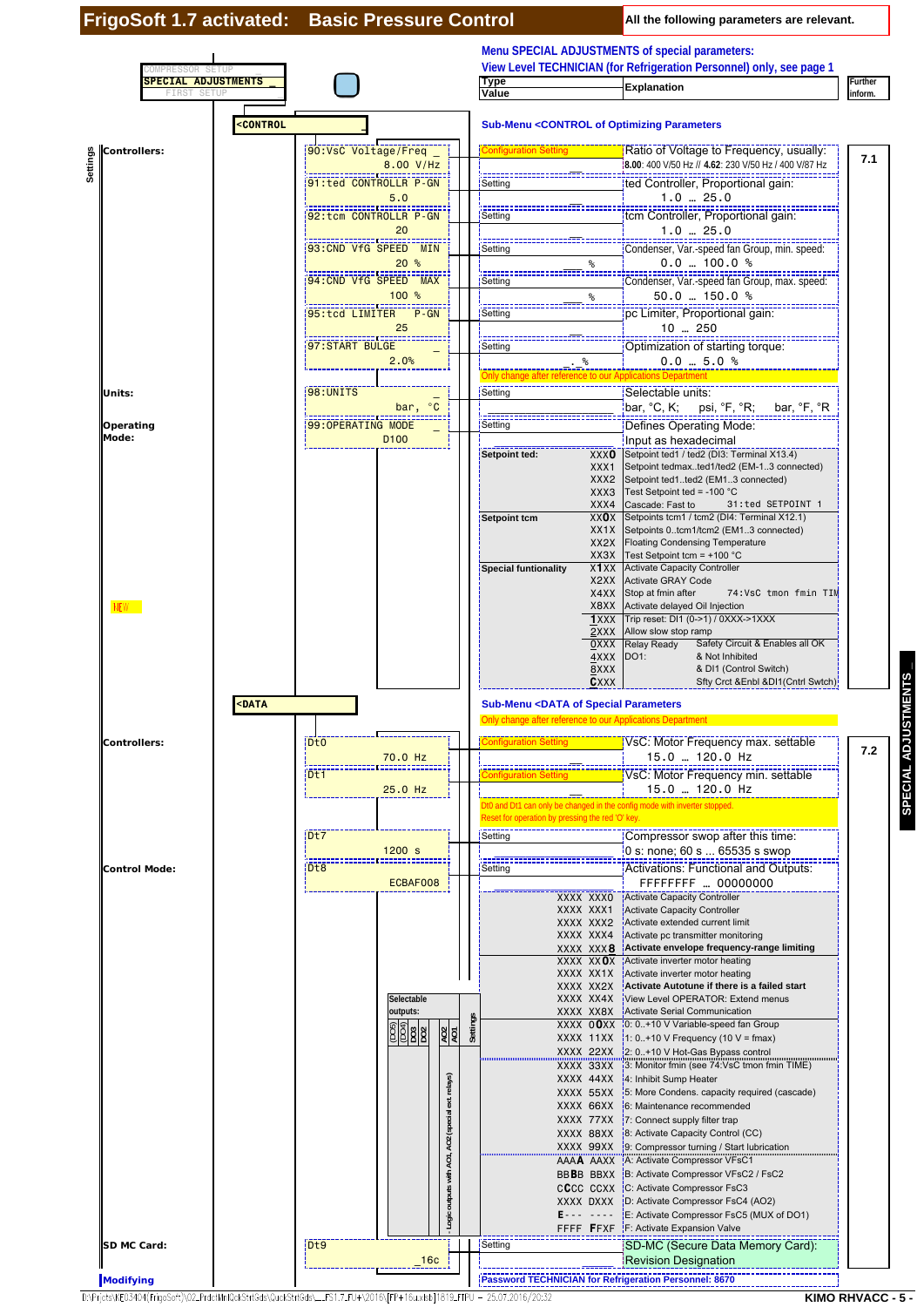|                                                 |            |             | <b>Sub-Menu <specials b="" expert="" of="" parameters<=""><br/>Only change after reference to our Applications Department</specials></b>         |                                         |                                                                                                                                                                                                                                                                                                   |                                                                                                                                              |
|-------------------------------------------------|------------|-------------|--------------------------------------------------------------------------------------------------------------------------------------------------|-----------------------------------------|---------------------------------------------------------------------------------------------------------------------------------------------------------------------------------------------------------------------------------------------------------------------------------------------------|----------------------------------------------------------------------------------------------------------------------------------------------|
| <b>Pressure</b>                                 | Sp0        |             | Setting                                                                                                                                          |                                         | Pressure transmitter measurement ranges:                                                                                                                                                                                                                                                          |                                                                                                                                              |
| transmitters                                    |            | <b>XX22</b> | <b>BM-1: AI1</b><br>420 mA                                                                                                                       | XXX1<br>XX2X                            | pc, pe $(420 \text{ mA})$<br>XXX0 Not used<br>$-1.09.0$ bar<br>XXX2 -0.5  7.0 bar<br>XXX3 0.0  25.0 bar<br>XXX4 $\frac{1}{2}0.0$ 30.0 bar<br>XXX5 $\left 0.0\right $ 40.0 bar<br>$\overline{X}X\overline{X}6$ 0.0  60.0 bar<br>$XXX7$ 0  100 bar<br>$\overline{)}$ XXX8 $\overline{)}$ 0  160 bar | Not used<br>$0.025.0$ bar<br>$0.030.0$ bar<br>$0.0$ 40.0 bar<br>$0.060.0$ bar<br>$\frac{1}{2}0$ 100 bar<br>160 bar<br>$HP = LP + increments$ |
| <b>Speed Setpoint</b><br>Conditioning           | Sp1        | 0064        | Setting                                                                                                                                          |                                         | Lubricating / Force Frequency:<br>$10064 = 50.0$ Hz                                                                                                                                                                                                                                               |                                                                                                                                              |
| <b>Limiter Gains</b>                            | Sp2        | 8CC4        | Setting                                                                                                                                          |                                         | Discharge Temperature:<br>P Gain, Limit (25.12 91.20 °C)                                                                                                                                                                                                                                          |                                                                                                                                              |
|                                                 | Sp3        | 8C1E        | Setting                                                                                                                                          |                                         | cuomcanom:                                                                                                                                                                                                                                                                                        | P gain, Press. +1.0 bar (25.12 2.0-1.0                                                                                                       |
|                                                 | Sp4        | <b>8C46</b> | Setting                                                                                                                                          |                                         | Suction-gas Superheat limiter:<br>P gain, ts - ted (25.12 5.01 K)                                                                                                                                                                                                                                 |                                                                                                                                              |
|                                                 | Sp5        | <b>8C46</b> | Setting                                                                                                                                          |                                         | Discharge-gas Superheat limiter:<br>P gain, td - tcd (25.12 5.01 K)                                                                                                                                                                                                                               |                                                                                                                                              |
|                                                 | $ $ Sp6    | <b>8C46</b> | Setting                                                                                                                                          |                                         | Lubrication Overheat limiter:<br>P gain, tl - ted (25.12 5.01 K)                                                                                                                                                                                                                                  |                                                                                                                                              |
| <b>Further Resonance</b><br>Avoidance           | Sp7        | <b>FFFF</b> | Setting                                                                                                                                          |                                         | ירעומז <del>כ</del> ו־סגוף־רז <del>כ</del> קעפוזטץ־ס.<br>Maximum+Minimum, hexadecimal<br>haho                                                                                                                                                                                                     |                                                                                                                                              |
|                                                 | Sp8        | FFFF        | Setting                                                                                                                                          |                                         | Further Skip Frequency 4:<br>Frequency, Band                                                                                                                                                                                                                                                      |                                                                                                                                              |
| <b>Sequential Control</b>                       | $ $ Sp9    | 1050        | Setting                                                                                                                                          |                                         | RHVAC Sequencing Logic:                                                                                                                                                                                                                                                                           | Start Delay1: 0.1 s, Start Delay2: 0.01 s                                                                                                    |
| <b>Capacity Controller</b>                      | SpA        | 648C        | Setting                                                                                                                                          |                                         | Rack control:                                                                                                                                                                                                                                                                                     | Controller: I time const. (0.1 s), P gain                                                                                                    |
|                                                 | SpB        | <b>9F46</b> | Setting                                                                                                                                          |                                         | Capacity control:<br>Reserve, Hot-Gas Bypass gain                                                                                                                                                                                                                                                 |                                                                                                                                              |
|                                                 | <b>SpC</b> | F897        | Setting                                                                                                                                          |                                         | Capacity Control:<br>Min. OFF-time (s), Max. ON time (s)                                                                                                                                                                                                                                          |                                                                                                                                              |
| <b>Current Profile</b>                          | SpD        | B4DC        | Setting                                                                                                                                          |                                         | Max. Current as a function of speed:<br>ifmax in %, fmin in 10%                                                                                                                                                                                                                                   |                                                                                                                                              |
| Other settings                                  | SpE        | <b>8C8C</b> | Setting                                                                                                                                          |                                         | te, to Controllers, I time constants:<br>tctc, tetc                                                                                                                                                                                                                                               |                                                                                                                                              |
| <b>Low Ambient Start</b>                        | SpF        | 0000        | Setting                                                                                                                                          |                                         | Low-Ambient Start (LAS):<br>tmin (- °C), TBD                                                                                                                                                                                                                                                      |                                                                                                                                              |
| <b>External Energy</b><br>Meter                 | <b>SpG</b> | 0000        | Setting                                                                                                                                          |                                         | External Energy Meter:<br>Pulse in kW                                                                                                                                                                                                                                                             |                                                                                                                                              |
| <b>External input</b><br><b>Harmonic Filter</b> | SpH        | 0000        | Setting                                                                                                                                          |                                         | External input harmonic filter:<br>Activate trap connect                                                                                                                                                                                                                                          |                                                                                                                                              |
| Other settings                                  | SpI        | <b>3FFA</b> | Setting<br><b>Base Voltage:</b><br><b>Energy Saving,</b><br>Max Volt. Reduction:<br>Min. acting freq.:<br><b>LOCAL Automatic,</b><br>Sweep rate: |                                         | LOCAL_Energy Saving<br>XXFX F0: None(100%)Min(70%)<br>$X$ FXX $(0F: fmin + (015 Hz))$<br>$0$ XXX $10.1$ Hz / s<br>$1$ XXX $10.2$ Hz / s                                                                                                                                                           |                                                                                                                                              |
|                                                 |            |             |                                                                                                                                                  | $3$ $XX$ $X$ $\uparrow$<br>4XXX<br>5XXX | $2XXX$ $10.5$ Hz / s<br>1 Hz $/s$<br>$2$ Hz / s<br>5 Hz/s<br>$6XXX$ 10 Hz / s                                                                                                                                                                                                                     |                                                                                                                                              |
| <b>Resetting values</b>                         | SpJ        | 0000        | Setting<br><b>Reset Values</b>                                                                                                                   |                                         | Reset of various settings<br>XXX0 No reset                                                                                                                                                                                                                                                        |                                                                                                                                              |
|                                                 |            |             | shown in Menu<br><b>IDIAGNOSTICS:</b>                                                                                                            |                                         | XXX1   CONTROL SCREEN   Installation Name<br>XXX2   DIAGNOSTICS<br>XXX3 DIAGNOSTICS<br>XXX4 FAULTS / WARN                                                                                                                                                                                         | VsC equiv. 50 Hz time<br>Fan equiv. 40 °C time<br>Trips Accumulated Primes                                                                   |
| <b>Limiting Ranges</b><br>(night operation)     | SpK        | 0000        | Setting                                                                                                                                          |                                         | Limit ranges of VfG(links) and VfG(rechts).<br>Activation when Ext. Module EM connected.                                                                                                                                                                                                          |                                                                                                                                              |
| Modifying                                       |            |             |                                                                                                                                                  |                                         | Password TECHNICIAN for Refrigeration Personnel: 8670                                                                                                                                                                                                                                             |                                                                                                                                              |
| Modifying                                       |            |             |                                                                                                                                                  |                                         | Password for Refrigeration Personnel with FrigoPack FU+ Training required                                                                                                                                                                                                                         |                                                                                                                                              |
| <b>KIMO RHVACC</b>                              |            |             |                                                                                                                                                  |                                         |                                                                                                                                                                                                                                                                                                   | D:\Prjcts\KE03404(FrigoSoft)\02_PrdctMnlQckStrtGds\QuckStrtGds\__FS1.7_FU+\2017\[FPFP+_17a.xlsb]56_SPCSTP - 25.01.2017/7:17                  |

**SPECIAL ADJUSTMENTS \_**

SPECIAL ADJUSTMENTS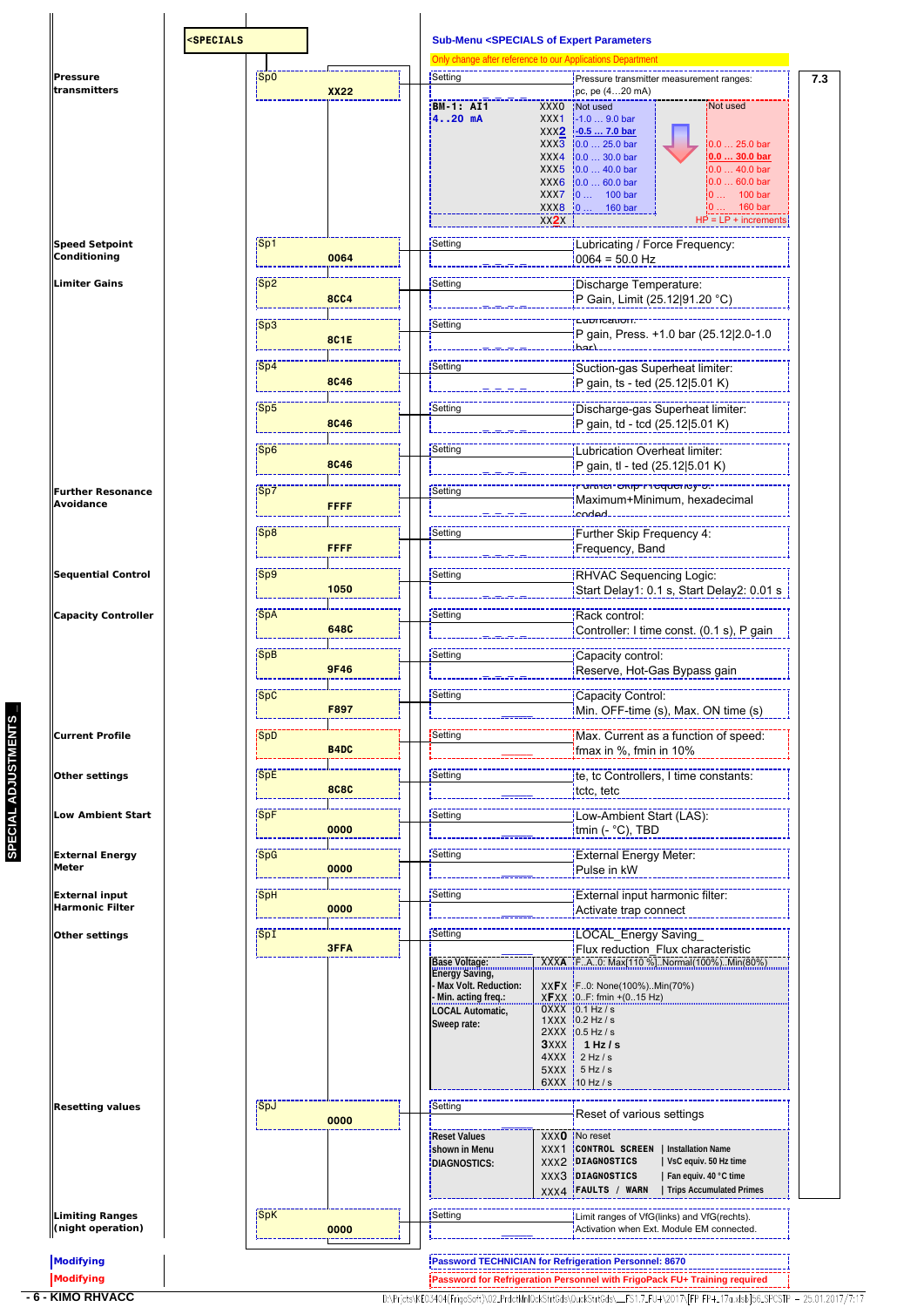

**Units: 98:UNITS DEPENDENTS PERIODIC SECTION Selectable units: 7.5 1 7.5** 

**Installation ID: Installation Name Also Electing Melcome text in Control Menu:** 

D:\Prjcts\KE03404(FrigoSoft)\02\_PrdctMnlQckStrtGds\QuckStrtGds\\_\_FS1.7\_FU+\2016\[FP+16u.xlsb]1819\_FTPU - 25.07.2016/20:32

**Designative Contract Construction Construction Construction Construction Construction Construction Construction**<br>  $\begin{array}{|c|c|c|c|c|}\hline \textbf{FrigoPack_FU+} & \textbf{0.5} \\\hline \end{array}$ 

 **bar, °C** \_\_\_\_\_\_\_\_\_\_\_\_\_\_\_\_\_\_\_\_ bar, °C, K; psi, °F, °R; bar, °F, °R

**FIRST SETUP \_ FIRST SETUP** 

**KIMO RHVACC - 7 -**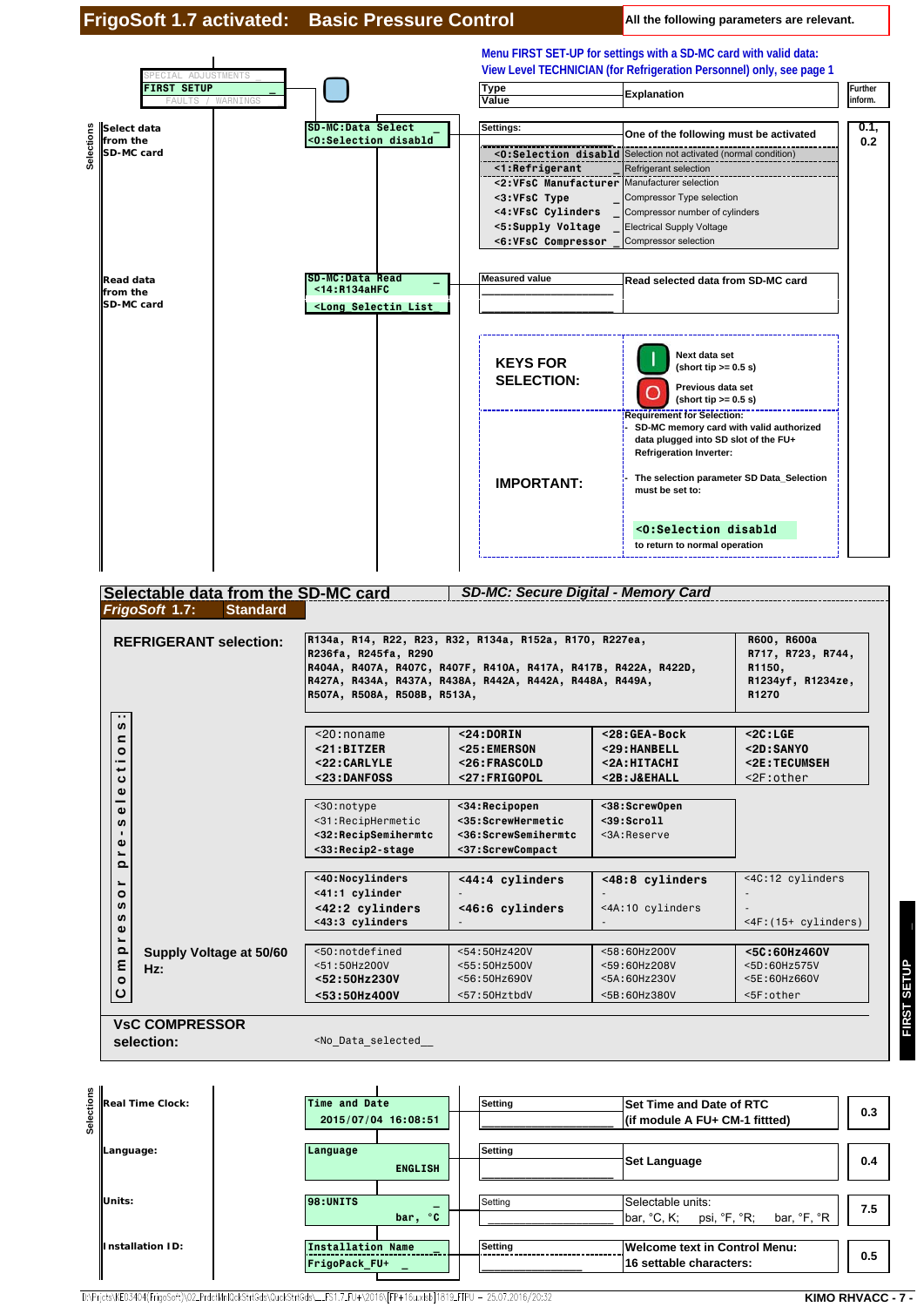**Settings**

| <b>FAULTS / WARNINGS</b><br><b>Type</b><br><b>Explanation</b><br>COMMUNICATIO<br>Value<br><b>First Trip</b><br><b>Measured value</b><br>Trip which caused shut down<br><b>NONE</b><br>For details<br>$1 - 32$<br>Active<br><b>Measured value</b><br>Code of active trips (hexadecimal)<br><b>XXXXXXXX</b><br>For details<br>$33 - 64$<br><b>Measured value</b><br>Active<br>Code of active trips (hexadecimal)<br>000000XX<br>For details<br><b>Measured value</b><br>Warnings<br>$1 - 32$<br>Code of active warnings<br><b>XXXXXXXX</b><br>(hexadecimal)<br>For details<br>Warnings 33 - 64<br><b>Measured value</b><br>Code of active+ warnings<br>000000XX<br>(hexadecimal)<br>Recent Trips[]<br><b>Recent Trips Times (last 10)</b><br>Menu<br>>><br>Recent Trips[0]<br><b>Measured value</b><br><b>Recent Trip 1 (latest)</b><br>Recent Trips[1]<br><b>Measured value</b><br><b>Recent Trip 2</b><br><b>NONE</b> |
|-----------------------------------------------------------------------------------------------------------------------------------------------------------------------------------------------------------------------------------------------------------------------------------------------------------------------------------------------------------------------------------------------------------------------------------------------------------------------------------------------------------------------------------------------------------------------------------------------------------------------------------------------------------------------------------------------------------------------------------------------------------------------------------------------------------------------------------------------------------------------------------------------------------------------|
|                                                                                                                                                                                                                                                                                                                                                                                                                                                                                                                                                                                                                                                                                                                                                                                                                                                                                                                       |
|                                                                                                                                                                                                                                                                                                                                                                                                                                                                                                                                                                                                                                                                                                                                                                                                                                                                                                                       |
|                                                                                                                                                                                                                                                                                                                                                                                                                                                                                                                                                                                                                                                                                                                                                                                                                                                                                                                       |
|                                                                                                                                                                                                                                                                                                                                                                                                                                                                                                                                                                                                                                                                                                                                                                                                                                                                                                                       |
|                                                                                                                                                                                                                                                                                                                                                                                                                                                                                                                                                                                                                                                                                                                                                                                                                                                                                                                       |
|                                                                                                                                                                                                                                                                                                                                                                                                                                                                                                                                                                                                                                                                                                                                                                                                                                                                                                                       |
|                                                                                                                                                                                                                                                                                                                                                                                                                                                                                                                                                                                                                                                                                                                                                                                                                                                                                                                       |
|                                                                                                                                                                                                                                                                                                                                                                                                                                                                                                                                                                                                                                                                                                                                                                                                                                                                                                                       |
|                                                                                                                                                                                                                                                                                                                                                                                                                                                                                                                                                                                                                                                                                                                                                                                                                                                                                                                       |
|                                                                                                                                                                                                                                                                                                                                                                                                                                                                                                                                                                                                                                                                                                                                                                                                                                                                                                                       |
| Recent Trips[2]<br><b>Measured value</b><br><b>Recent Trip 3</b><br><b>NONE</b>                                                                                                                                                                                                                                                                                                                                                                                                                                                                                                                                                                                                                                                                                                                                                                                                                                       |
| Recent Trips[3]<br><b>Measured value</b><br><b>Recent Trip 4</b><br><b>NONE</b>                                                                                                                                                                                                                                                                                                                                                                                                                                                                                                                                                                                                                                                                                                                                                                                                                                       |
| Recent Trips[3]<br><b>Measured value</b><br><b>Recent Trip 4</b><br><b>NONE</b>                                                                                                                                                                                                                                                                                                                                                                                                                                                                                                                                                                                                                                                                                                                                                                                                                                       |
| Recent Trips[5]<br><b>Measured value</b><br><b>Recent Trip 6</b><br><b>NONE</b>                                                                                                                                                                                                                                                                                                                                                                                                                                                                                                                                                                                                                                                                                                                                                                                                                                       |
| Recent Trips[6]<br><b>Measured value</b><br><b>Recent Trip 7</b><br><b>NONE</b>                                                                                                                                                                                                                                                                                                                                                                                                                                                                                                                                                                                                                                                                                                                                                                                                                                       |
| Recent Trips[7]<br><b>Measured value</b><br><b>Recent Trip 8</b><br><b>NONE</b>                                                                                                                                                                                                                                                                                                                                                                                                                                                                                                                                                                                                                                                                                                                                                                                                                                       |
| Recent Trips[8]<br><b>Measured value</b><br><b>Recent Trip 9</b><br><b>NONE</b>                                                                                                                                                                                                                                                                                                                                                                                                                                                                                                                                                                                                                                                                                                                                                                                                                                       |
| Recent Trips[9]<br><b>Measured value</b><br>Recent Trip 10 (oldest)                                                                                                                                                                                                                                                                                                                                                                                                                                                                                                                                                                                                                                                                                                                                                                                                                                                   |
| Recent Trip Times[]<br><b>Recent Trips Times (last 10)</b><br>Menu<br>>>                                                                                                                                                                                                                                                                                                                                                                                                                                                                                                                                                                                                                                                                                                                                                                                                                                              |
| Recent Trip Times[0]<br><b>Measured value</b><br><b>Recent Trip Time 1 (latest)</b><br>YYYYYYY s<br>s                                                                                                                                                                                                                                                                                                                                                                                                                                                                                                                                                                                                                                                                                                                                                                                                                 |
| Recent Trip Times[1]<br><b>Measured value</b><br><b>Recent Trip Time 2</b><br>YYYYYYYY s<br>s                                                                                                                                                                                                                                                                                                                                                                                                                                                                                                                                                                                                                                                                                                                                                                                                                         |
| Recent Trip Times[2]<br><b>Measured value</b><br><b>Recent Trip Time 3</b><br>YYYYYYY s<br>s                                                                                                                                                                                                                                                                                                                                                                                                                                                                                                                                                                                                                                                                                                                                                                                                                          |
| Recent Trip Times[3]<br><b>Measured value</b><br><b>Recent Trip Time 4</b><br>YYYYYYY s<br>s                                                                                                                                                                                                                                                                                                                                                                                                                                                                                                                                                                                                                                                                                                                                                                                                                          |
| Recent Trip Times[4]<br><b>Measured value</b><br><b>Recent Trip Time 5</b><br>YYYYYYY s<br>s                                                                                                                                                                                                                                                                                                                                                                                                                                                                                                                                                                                                                                                                                                                                                                                                                          |
| Recent Trip Times[5]<br><b>Measured value</b><br><b>Recent Trip Time 6</b><br>YYYYYYY s<br>s                                                                                                                                                                                                                                                                                                                                                                                                                                                                                                                                                                                                                                                                                                                                                                                                                          |
| <b>Measured value</b><br>Recent Trip Times[6]<br><b>Recent Trip Time 7</b><br>YYYYYYY s<br>s                                                                                                                                                                                                                                                                                                                                                                                                                                                                                                                                                                                                                                                                                                                                                                                                                          |
| Recent Trip Times[7]<br><b>Measured value</b><br><b>Recent Trip Time 8</b><br>YYYYYYYY s<br>s                                                                                                                                                                                                                                                                                                                                                                                                                                                                                                                                                                                                                                                                                                                                                                                                                         |
| Recent Trip Times[8]<br><b>Measured value</b><br><b>Recent Trip Time 9</b><br>YYYYYYY s<br>s                                                                                                                                                                                                                                                                                                                                                                                                                                                                                                                                                                                                                                                                                                                                                                                                                          |
| Recent Trip Times[9]<br><b>Measured value</b><br><b>Recent Trip Time 10 (oldest)</b><br>YYYYYYY s<br>s                                                                                                                                                                                                                                                                                                                                                                                                                                                                                                                                                                                                                                                                                                                                                                                                                |
| Control Board Up Time<br><b>Measured value</b><br>Control board powered-up time<br>YYYYYYY s<br>(to time-stamp trips if no RTC)<br>s                                                                                                                                                                                                                                                                                                                                                                                                                                                                                                                                                                                                                                                                                                                                                                                  |
| AR Restarts remaining<br><b>Measured value</b><br><b>Autorestarts remaining</b>                                                                                                                                                                                                                                                                                                                                                                                                                                                                                                                                                                                                                                                                                                                                                                                                                                       |
| AR Time remaining<br><b>Measured value</b><br>Autorestart time remaining until next<br>YYYYYY.Y s<br>s<br>start attempt                                                                                                                                                                                                                                                                                                                                                                                                                                                                                                                                                                                                                                                                                                                                                                                               |
| <b>COMMON TRIPS</b><br><b>Measured value</b><br><b>Accumulation of trip prime numbers</b><br>YY                                                                                                                                                                                                                                                                                                                                                                                                                                                                                                                                                                                                                                                                                                                                                                                                                       |

**FAULTS / WARNINGS \_**

FAULTS / WARNINGS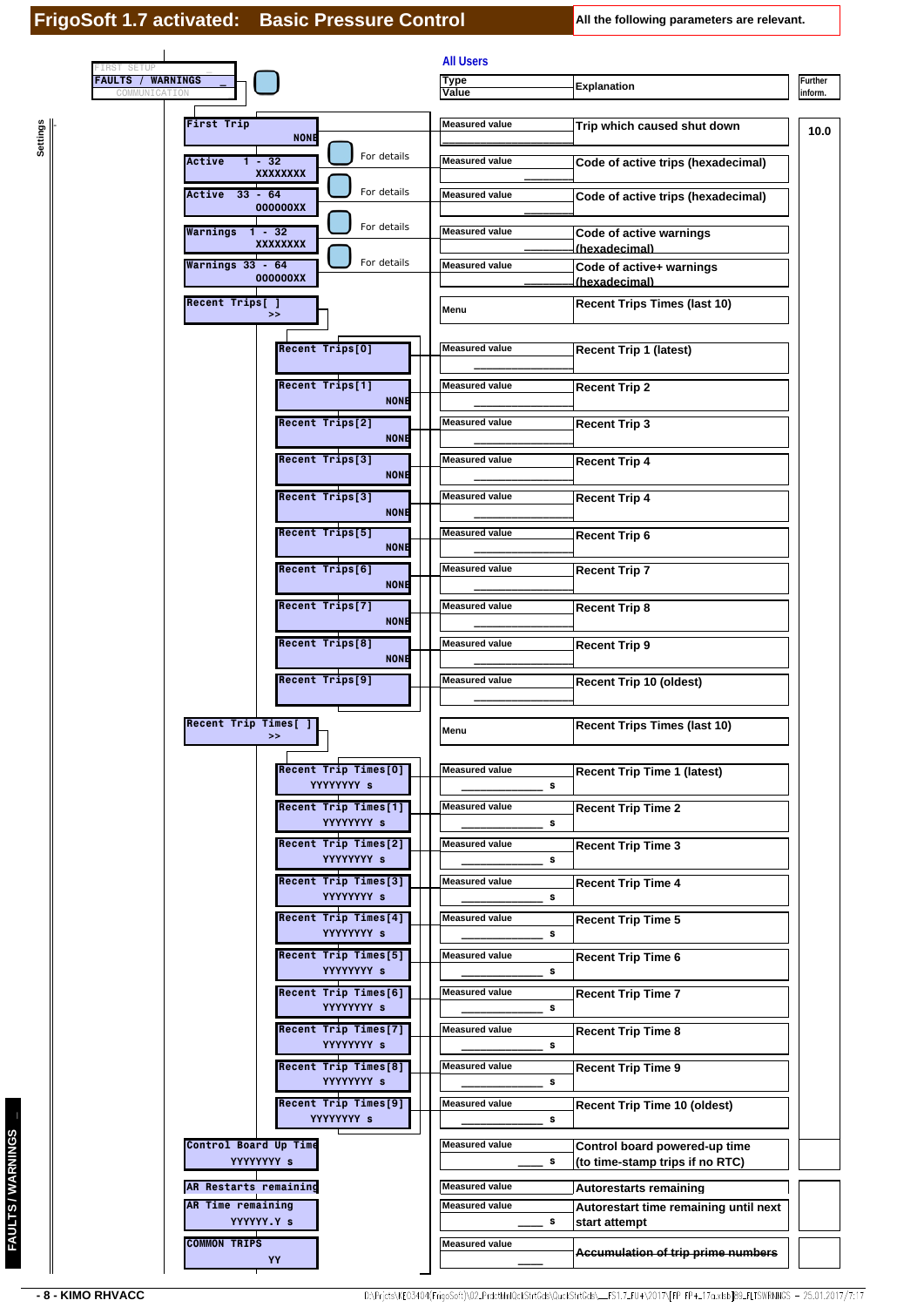# **Trips, Diagnosis, Fault Finding**

**ELECTRICAL**

**REFRIGERATION**

| <b>Trip Message</b>                   | <b>Possible Cause</b>                                                                                  | <b>Hints for Fault Finding</b>                                                                                                                                                                                                                                                | Remedies                                                                                     |
|---------------------------------------|--------------------------------------------------------------------------------------------------------|-------------------------------------------------------------------------------------------------------------------------------------------------------------------------------------------------------------------------------------------------------------------------------|----------------------------------------------------------------------------------------------|
|                                       | • Voltage of supply too high                                                                           | Measure and document three input voltages                                                                                                                                                                                                                                     | Rectify cause of any high voltage                                                            |
| 01 OVER VOLTAGE                       | Compressor motor defect                                                                                | Test Compressor motor. Disconnect cables from the<br>Refrigeration Inverter. Connect direct to the input supply<br>through a suitable motor circuit breaker. Monitor if<br>compressor runs normally by verifying current taken<br>agrees with compressor manufacturer's data. | Replace compressor motor                                                                     |
|                                       |                                                                                                        | Measure resistance of motor winding and compare with<br>manufacturer's data<br>Disconnect Refrigeration Inverter and check winding                                                                                                                                            |                                                                                              |
|                                       | Isolating contactor not controlled                                                                     | insulation between phases and to earth<br>Check wiring of control circuit and compare function with                                                                                                                                                                           | <b>Modify wiring</b>                                                                         |
|                                       | correctly                                                                                              | recommendations                                                                                                                                                                                                                                                               |                                                                                              |
| <b>02 UNDER VOLTAGE</b>               | • Voltage of supply too low<br>Phase of supply voltage missing<br>• Isolating contactor not controlled | Measure and document three input voltages<br>Check wiring of control circuit and compare function with                                                                                                                                                                        | Rectify cause of any low voltage<br><b>Modify wiring</b>                                     |
| <b>04 STACK FAULT</b>                 | correctly                                                                                              | recommendations                                                                                                                                                                                                                                                               |                                                                                              |
| <b>21 PHASE FAIL</b><br>22 VDC RIPPLE | Compressor motor defect                                                                                | Test Compressor motor. Disconnect cables from the<br>Refrigeration Inverter. Connect direct to the input supply<br>through a suitable motor circuit breaker. Monitor if<br>compressor runs normally by verifying current taken<br>agrees with compressor software data.       | Replace compressor motor                                                                     |
|                                       |                                                                                                        | Measure resistance of motor winding and compare with<br>manufacturer's data                                                                                                                                                                                                   |                                                                                              |
|                                       |                                                                                                        | Disconnect Refrigeration Inverter and check winding<br>insulation between phases and to earth                                                                                                                                                                                 |                                                                                              |
|                                       | <b>Refrigeration Inverter faulty</b>                                                                   | Remove motor cable connections to Refrigeration Inverter<br>Check if operation of Refrigeration Inverter without a motor<br>connected is possible                                                                                                                             | <b>Replace Refrigeration Inverter</b>                                                        |
|                                       |                                                                                                        | Test operation with a small test motor                                                                                                                                                                                                                                        |                                                                                              |
|                                       | • Incorrect motor connection                                                                           | Check wiring to motor terminals<br>(choice of star/delta, part winding etc.)                                                                                                                                                                                                  | Modify wiring                                                                                |
| <b>08 INVERSE TIME</b>                | • Compressor start aborted                                                                             | Liquid refrigerant in compressor?                                                                                                                                                                                                                                             | <b>Contact Supplier for advice</b>                                                           |
| 09 MOTOR I2T                          |                                                                                                        | Defect compressor<br>Incorrect size of Refrigeration Inverter or motor connected                                                                                                                                                                                              |                                                                                              |
| <b>14 START FAILED</b>                |                                                                                                        | in delta instead of star                                                                                                                                                                                                                                                      |                                                                                              |
| 27 STO ACTIVE                         | • Safety device in safety circuit tripped                                                              | Check safety circuits. Possibly missing supply voltage at a<br>monitoring device.                                                                                                                                                                                             | Reset if necessary                                                                           |
|                                       | correctly<br>• Wiring fault in safety circuit                                                          | Safety relay or contactor not controlled   - Check wiring of control circuit and compare function with   - Verify wiring<br>recommendations                                                                                                                                   |                                                                                              |
|                                       | • DC 24 V control voltage missing                                                                      | Check DC 24 V control voltage at Refrigeration Inverter<br>Short circuit with DC 24 V control voltage?                                                                                                                                                                        | - Modify wiring<br>Verify wiring                                                             |
| 33 TRANSMITTER PRESSR                 | · Suction-pressure transmitter not<br>connected or connections swapped                                 | Check if blue LED at the input of the Basic Module lights                                                                                                                                                                                                                     | Verify correct connection of suction<br>pressure transmitter. Exchange<br>leads if necessary |
|                                       | • Transmitter for suction pressure faulty                                                              | Check if blue LED at the input of the Basic Module lights                                                                                                                                                                                                                     | Replace faulty pressure transmitter                                                          |
|                                       | • Pressure outside range or unsuitable                                                                 | Ratiometric Types: Check connections<br>Verify Pressure Transmitter                                                                                                                                                                                                           | <b>Exchange Pressure Transmitter or</b>                                                      |
| <b>34 PRESS RANGE EXCEED</b>          | pressure transmitter fitted                                                                            |                                                                                                                                                                                                                                                                               | correct wiring                                                                               |
| <b>35 DISCH TEMP TOO HGH</b>          | • Discharge-gas temperature too high                                                                   | Suction-gas superheat too high<br>Damaged compressor valves or leaking gasket<br>Unsuitable refrigerant                                                                                                                                                                       | Investigate refrigeration components                                                         |
| <b>36 SUPERHEATS TOO LOW</b>          | · Suction and Discharge-Gas superheats<br>too low                                                      | Problem with an expansion valve<br>Liquid in suction line                                                                                                                                                                                                                     | Investigate refrigeration components                                                         |
| <b>37 LUBRC TEMP TOO LOW</b>          | • Lubricant Overtemperature too low                                                                    | Suction-gas superheat too low<br>Liquid in suction line<br>Sump heater not used, not connected correctly or faulty                                                                                                                                                            | Investigate refrigeration components                                                         |
| <b>38 LUBRC PRES TOO LOW</b>          | • Low lubricant pressure                                                                               | Lubricant migration<br>Problem with refrigeration piping                                                                                                                                                                                                                      | Investigate refrigeration circuit                                                            |
| <b>39 EXT MODULE FAULT</b>            | • External Module or cable fault                                                                       | Verify wiring                                                                                                                                                                                                                                                                 | <b>Correct wiring</b>                                                                        |
| <b>40 MAINTENANCE NECESS</b>          | • Proactive Maintenance due                                                                            | Investigate Maintenance parameters in the menu<br><b>DIAGNOSTICS</b>                                                                                                                                                                                                          | Organize parts required and plan<br>maintenance                                              |
| <b>?? OTHER TRIP</b>                  | • Other                                                                                                |                                                                                                                                                                                                                                                                               | Contact supplier for advice                                                                  |
|                                       |                                                                                                        |                                                                                                                                                                                                                                                                               |                                                                                              |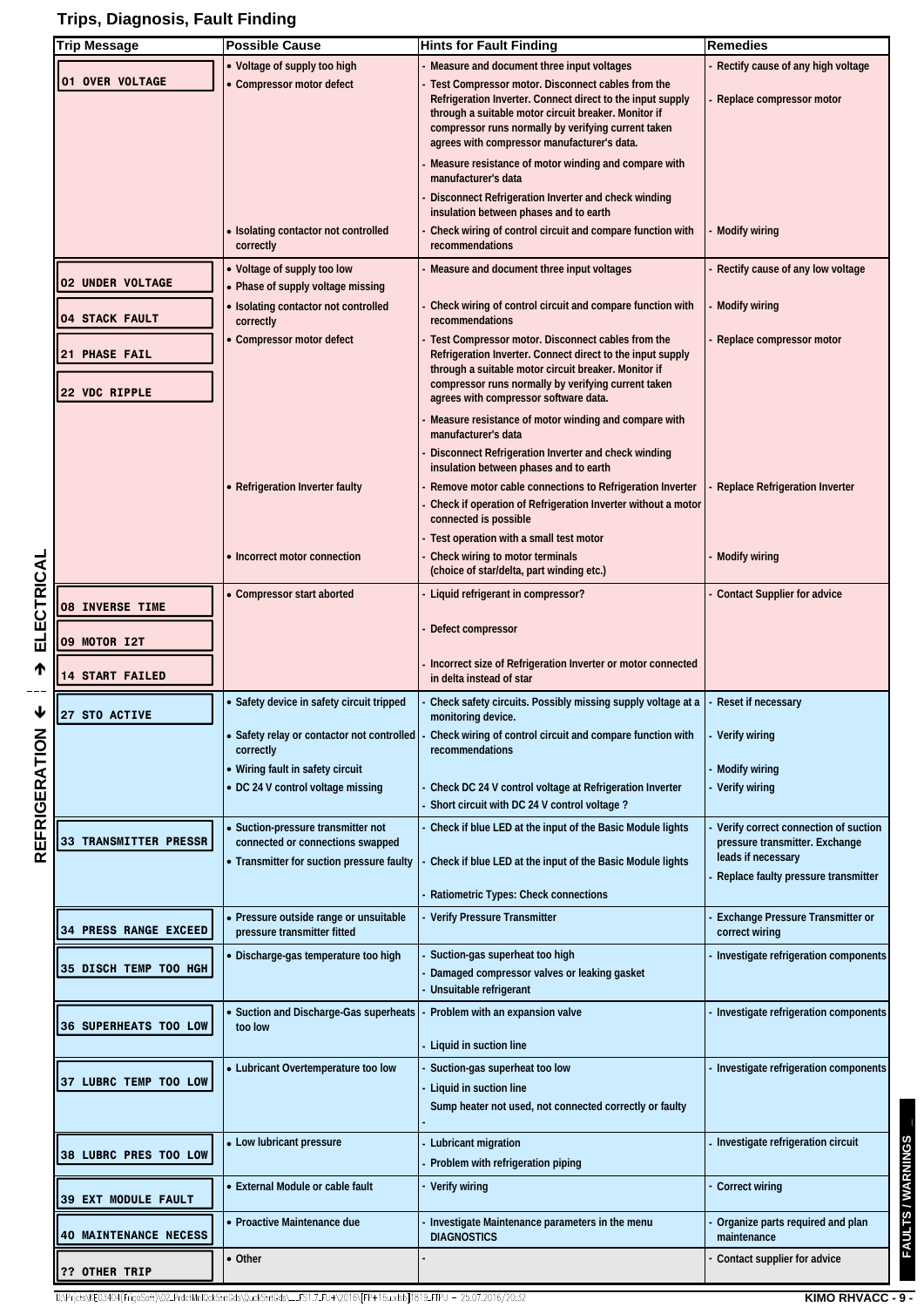**COMMUNICATION \_**

**COMMUNICATION** 



**- 10 - KIMO RHVACC** D:\Prigos\XE03404(FrigoSoft)\02\_PrdctMnlQckStrtGds\\_\_FS1.7\_FU+\2017\[FP FP+\_17a.xlsb]10\_COMMUNICATIONS - 25.01.2017/7:17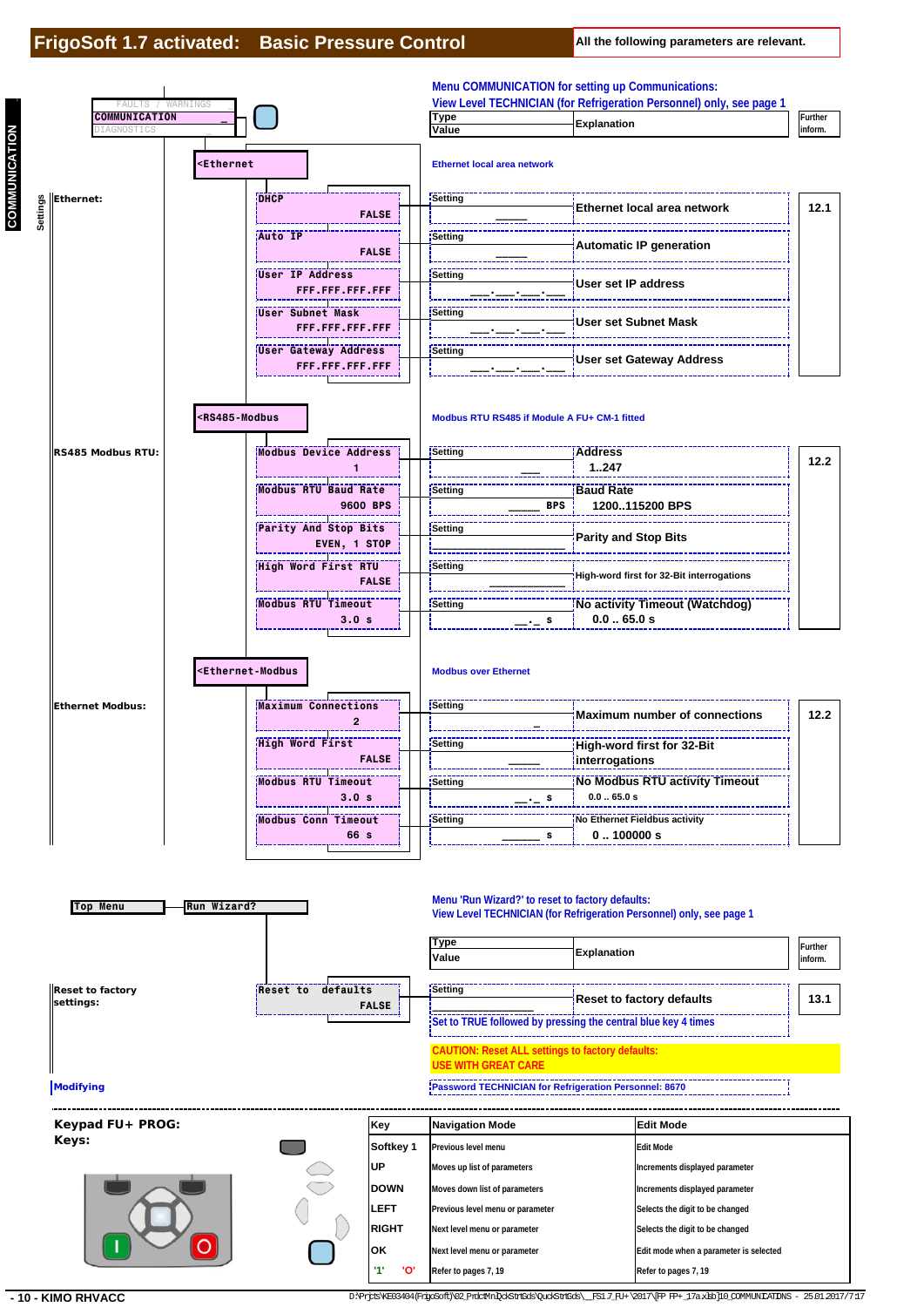| COMMUNICATION                                   |                                                                                                                         | Menu, Diagnostics:<br><b>Diagnostics and other Monitoring Data</b>                                                                                                                                                                                                                                                                                                                                                                                        |                                                                                                                                                                                                                                                                                                                                                                                                                                                                                                                                                                                                             |                    |
|-------------------------------------------------|-------------------------------------------------------------------------------------------------------------------------|-----------------------------------------------------------------------------------------------------------------------------------------------------------------------------------------------------------------------------------------------------------------------------------------------------------------------------------------------------------------------------------------------------------------------------------------------------------|-------------------------------------------------------------------------------------------------------------------------------------------------------------------------------------------------------------------------------------------------------------------------------------------------------------------------------------------------------------------------------------------------------------------------------------------------------------------------------------------------------------------------------------------------------------------------------------------------------------|--------------------|
| <b>DIAGNOSTICS</b><br>OVERVIEW                  |                                                                                                                         | Type<br>Value                                                                                                                                                                                                                                                                                                                                                                                                                                             | <b>Explanation</b>                                                                                                                                                                                                                                                                                                                                                                                                                                                                                                                                                                                          | Further<br>inform. |
| Sequencing and<br>Limits:                       | <b>SEQUENCING STATES</b><br>Y<br>YY                                                                                     | <b>Internal value</b>                                                                                                                                                                                                                                                                                                                                                                                                                                     | <b>Modbus over Ethernet</b>                                                                                                                                                                                                                                                                                                                                                                                                                                                                                                                                                                                 | 11.1               |
| Diagnostics                                     |                                                                                                                         | Left:<br>0:Stppd Rdy to Start<br>1:Start Delay<br>2:Autotuning<br>3:Aligning<br>4:Prefluxing<br>5:Starting<br>6:Lubricating<br>7:Hold at fmin<br>8:Normal_operation____<br>9:Stopping<br>10:Stopped, Inhibited<br>11:Compressor_Heating<br>12:Local_operation<br>13:Serial communictns                                                                                                                                                                    | Right:<br><b>0:NOT READY TO SWTCH ON</b><br>1:SWITCH ON DISABLED<br>2:READY TO SWITCH ON<br>3:SWITCHED ON<br>4:OPERATION ENABLED<br>5:QUICKSTOP ACTIVE<br>6: FAULT REACTION ACTIVE<br>7: FAULTED                                                                                                                                                                                                                                                                                                                                                                                                            |                    |
|                                                 | STARTS--- ENABLES--<br>YYYY_YYYY_YYYY_YYYY_                                                                             | Internal value                                                                                                                                                                                                                                                                                                                                                                                                                                            | Logical conditions:                                                                                                                                                                                                                                                                                                                                                                                                                                                                                                                                                                                         |                    |
|                                                 |                                                                                                                         | ومعاون ومعاني ومعاني ومعاني<br>XXXX XXXX XXXX XXX <b>1</b><br>xxxx xxxx xxxx xx <b>1</b> x<br>xxxx xxxx xxxx x1xx<br>XXXX XXXX XXXX 1XXX<br>XXXX_XXXX_XXX1_XXXX<br>XXXX XXXX XX1X XXXX<br>xxxx xxxx 1xxx xxxx<br>XXXX XXX1 XXXX XXXX<br>xxxx xx1x xxxx xxxx<br>xxxx x1xx xxxx xxxx<br>xxxx 1xxx xxxx xxxx<br>XXX1 XXXX XXXX XXXX<br>XX1X XXXX XXXX XXXX                                                                                                   | <b>Starting, Limiting</b><br>Safety Circuit (STO)<br>Not active (OK)<br>Refrigeration Inverter<br>Enabled (fault free)<br>External Module EM13 Enable or not present<br><b>ISESCO</b><br>Enable or not present<br>pe >> pe min limit<br>Suction pressure<br>ted > ted min<br>Evaporating temperature<br>pc << pc max limit<br>Exhaust gas pressure<br>Start input<br>D <sub>11</sub><br>ted > ted setpoint/ Force Controller start / DI2<br>External Module EM13 Module start<br>Isesco<br>Isesco start<br><b>External Start Signal</b><br>Al1 or Al2 $> 0.0$ V<br>Compr. Swop active<br>Swop time $>= 0 s$ |                    |
|                                                 | LIMITING_CONDITIONS<br>YYYY_YYYY_YYYY_YYYY_                                                                             | Internal value<br>XXXX XXXX XXXX XXX1<br>xxxx xxxx xxxx xx <b>1</b> x<br>xxxx xxxx xxxx x1xx<br>xxxx xxxx xxxx 1xxx<br>XXXX XXXX XXX1 XXXX<br>xxxx xxxx xx1x xxxx<br>xxxx xxxx x1xx xxxx<br>XXXX XXXX 1XXX XXXX                                                                                                                                                                                                                                           | Logical conditions:<br><b>Limiting conditions</b><br>tcd >= tcd max<br><b>Condensing Temperature</b><br>$lcmp >= lcmp max$<br>Current<br>LAS, RAS<br>Low Ambient Start<br>Reserve<br>Reserve<br>td Discharge gas<br>Temperature limiting<br>pl Lubrication<br>Differential pressure<br>ts Suction Gas<br>Superheat<br>td Discharge gas<br>Superheat                                                                                                                                                                                                                                                         |                    |
| <b>Relative Rack Capacity</b><br>(volume flow): | Avrg Rack-Power Actl<br>YYY.Y % Y.YYY %                                                                                 | Measured value<br> <br> -------- <sup>%</sup><br>℅                                                                                                                                                                                                                                                                                                                                                                                                        | Compressor Rack, Relative Capacity:<br>30(long) / 7 day(short) average and Actual                                                                                                                                                                                                                                                                                                                                                                                                                                                                                                                           | 11.2               |
| <b>Electrical Values:</b>                       | DC LINK<br><b>MOTOR</b><br>YYY V<br>YYVY V                                                                              | Calculated values<br>V<br>V                                                                                                                                                                                                                                                                                                                                                                                                                               | DC Link and motor voltages                                                                                                                                                                                                                                                                                                                                                                                                                                                                                                                                                                                  |                    |
|                                                 | BASE FRQ<br><b>POWER</b><br>YY.Y Hz YYY.Y kW                                                                            | Calculated value<br>kW                                                                                                                                                                                                                                                                                                                                                                                                                                    | Actual Base Frequency _ Motor power                                                                                                                                                                                                                                                                                                                                                                                                                                                                                                                                                                         |                    |
| Temperatures:                                   | YY.Y °C YY.Y °C                                                                                                         | Measured value<br>$rac{1}{\sqrt{1-\frac{1}{\sqrt{1-\frac{1}{\sqrt{1-\frac{1}{\sqrt{1-\frac{1}{\sqrt{1-\frac{1}{\sqrt{1-\frac{1}{\sqrt{1-\frac{1}{\sqrt{1-\frac{1}{\sqrt{1-\frac{1}{\sqrt{1-\frac{1}{\sqrt{1-\frac{1}{\sqrt{1-\frac{1}{\sqrt{1-\frac{1}{\sqrt{1-\frac{1}{\sqrt{1-\frac{1}{\sqrt{1-\frac{1}{\sqrt{1-\frac{1}{\sqrt{1-\frac{1}{\sqrt{1-\frac{1}{\sqrt{1-\frac{1}{\sqrt{1-\frac{1}{\sqrt{1-\frac{1}{\sqrt{1-\frac{1}{\sqrt{1-\frac{1}{$<br>۰c | Heatsink and Control Module<br>Temperatures                                                                                                                                                                                                                                                                                                                                                                                                                                                                                                                                                                 | 11.3               |
| <b>Power Module:</b>                            | Power Stack Fitted<br>YYYYYYYYYYYYYY                                                                                    | Measured value                                                                                                                                                                                                                                                                                                                                                                                                                                            | Power Size Code                                                                                                                                                                                                                                                                                                                                                                                                                                                                                                                                                                                             | 11.4               |
|                                                 | -----------------------<br> Stack Serial No<br>YYYYYYYYYYYYYY                                                           | Measured value                                                                                                                                                                                                                                                                                                                                                                                                                                            | Stack Serial Number                                                                                                                                                                                                                                                                                                                                                                                                                                                                                                                                                                                         |                    |
|                                                 | --------------------------<br> HV SMPS Up Time                                                                          | Measured value<br>s                                                                                                                                                                                                                                                                                                                                                                                                                                       | Switched-Mode Power Supply ON time                                                                                                                                                                                                                                                                                                                                                                                                                                                                                                                                                                          |                    |
|                                                 | YYYYYYYYYY s<br>HV Power On Count                                                                                       | L_______ <del>________</del><br>;Measured values                                                                                                                                                                                                                                                                                                                                                                                                          | Number of times the supply has been                                                                                                                                                                                                                                                                                                                                                                                                                                                                                                                                                                         |                    |
| <b>Control Module:</b>                          | YYYYYYYYYYYYYY<br>Control Module Serial                                                                                 | <b>Measured values</b>                                                                                                                                                                                                                                                                                                                                                                                                                                    | connected<br><b>Control Board Serial Number</b>                                                                                                                                                                                                                                                                                                                                                                                                                                                                                                                                                             | 11.7               |
|                                                 | YYYYYYYYYYYYYY<br>Control Board Up Time                                                                                 | <b>Measured value</b>                                                                                                                                                                                                                                                                                                                                                                                                                                     | Control board powered-up time in s                                                                                                                                                                                                                                                                                                                                                                                                                                                                                                                                                                          |                    |
| Compressor:                                     | YYYYYYYYY s<br>VsC Serial Number                                                                                        | ℁<br>Measured values                                                                                                                                                                                                                                                                                                                                                                                                                                      | <b>VsC Compressor Serial Number</b>                                                                                                                                                                                                                                                                                                                                                                                                                                                                                                                                                                         | 11.5               |
|                                                 | <u> YYYYYYYYYYYYY</u><br>Motor Run Time<br>YYYYYYYYYY s                                                                 | Measured values<br>s                                                                                                                                                                                                                                                                                                                                                                                                                                      | Compressor ON time                                                                                                                                                                                                                                                                                                                                                                                                                                                                                                                                                                                          |                    |
|                                                 |                                                                                                                         | Measured values                                                                                                                                                                                                                                                                                                                                                                                                                                           | Number of motor starts                                                                                                                                                                                                                                                                                                                                                                                                                                                                                                                                                                                      |                    |
| Maintenance:                                    | YYYYYYYYY<br>:-----------------------------------<br>:VsC equiv 50 Hz time_                                             | Measured values                                                                                                                                                                                                                                                                                                                                                                                                                                           | VsC Compr. Equiv. 50 Hz remaining                                                                                                                                                                                                                                                                                                                                                                                                                                                                                                                                                                           | 11.6               |
|                                                 | YYYYYYYYY s<br>Fan equiv 40 °C time                                                                                     | s<br>Measured values                                                                                                                                                                                                                                                                                                                                                                                                                                      | operation<br>Fan equivalent 40 °C remaining                                                                                                                                                                                                                                                                                                                                                                                                                                                                                                                                                                 |                    |
|                                                 | YYYYYYYYYY s                                                                                                            | s                                                                                                                                                                                                                                                                                                                                                                                                                                                         | operation<br><b>IPassword TECHNICIAN for Refrigeration Personnel with training require</b>                                                                                                                                                                                                                                                                                                                                                                                                                                                                                                                  |                    |
| Keypad FU+ PROG:                                |                                                                                                                         |                                                                                                                                                                                                                                                                                                                                                                                                                                                           |                                                                                                                                                                                                                                                                                                                                                                                                                                                                                                                                                                                                             |                    |
| Diagnosis:                                      |                                                                                                                         | $\overline{O}$<br><b>OFF</b><br><b>Flashing</b>                                                                                                                                                                                                                                                                                                                                                                                                           | <b>Explanation</b><br><b>Stopping</b>                                                                                                                                                                                                                                                                                                                                                                                                                                                                                                                                                                       |                    |
|                                                 |                                                                                                                         | OFF<br>ON<br>ON<br><b>OFF</b>                                                                                                                                                                                                                                                                                                                                                                                                                             | <b>Stopped</b><br>Running                                                                                                                                                                                                                                                                                                                                                                                                                                                                                                                                                                                   |                    |
|                                                 |                                                                                                                         | <b>OFF</b><br><b>Flashing</b><br><b>Flashing</b><br><b>Flashing</b>                                                                                                                                                                                                                                                                                                                                                                                       | <b>Auto Start</b><br><b>Not Operational</b>                                                                                                                                                                                                                                                                                                                                                                                                                                                                                                                                                                 |                    |
|                                                 | D:\Prjds\KE03404(FrigoSoft)\02_PrdcMnDokStrtGds\QuokStrtGds\__FS1.7_FU+\2017\[FP_FP+_17axkb]11_DGNSTC - 25.01.2017/7:17 | Green then Red Flashing                                                                                                                                                                                                                                                                                                                                                                                                                                   | <b>Tripped / Fault</b>                                                                                                                                                                                                                                                                                                                                                                                                                                                                                                                                                                                      | KIMO RHVACC - 11 - |

#### **Keypad FU+ PROG: Diagnosis:**

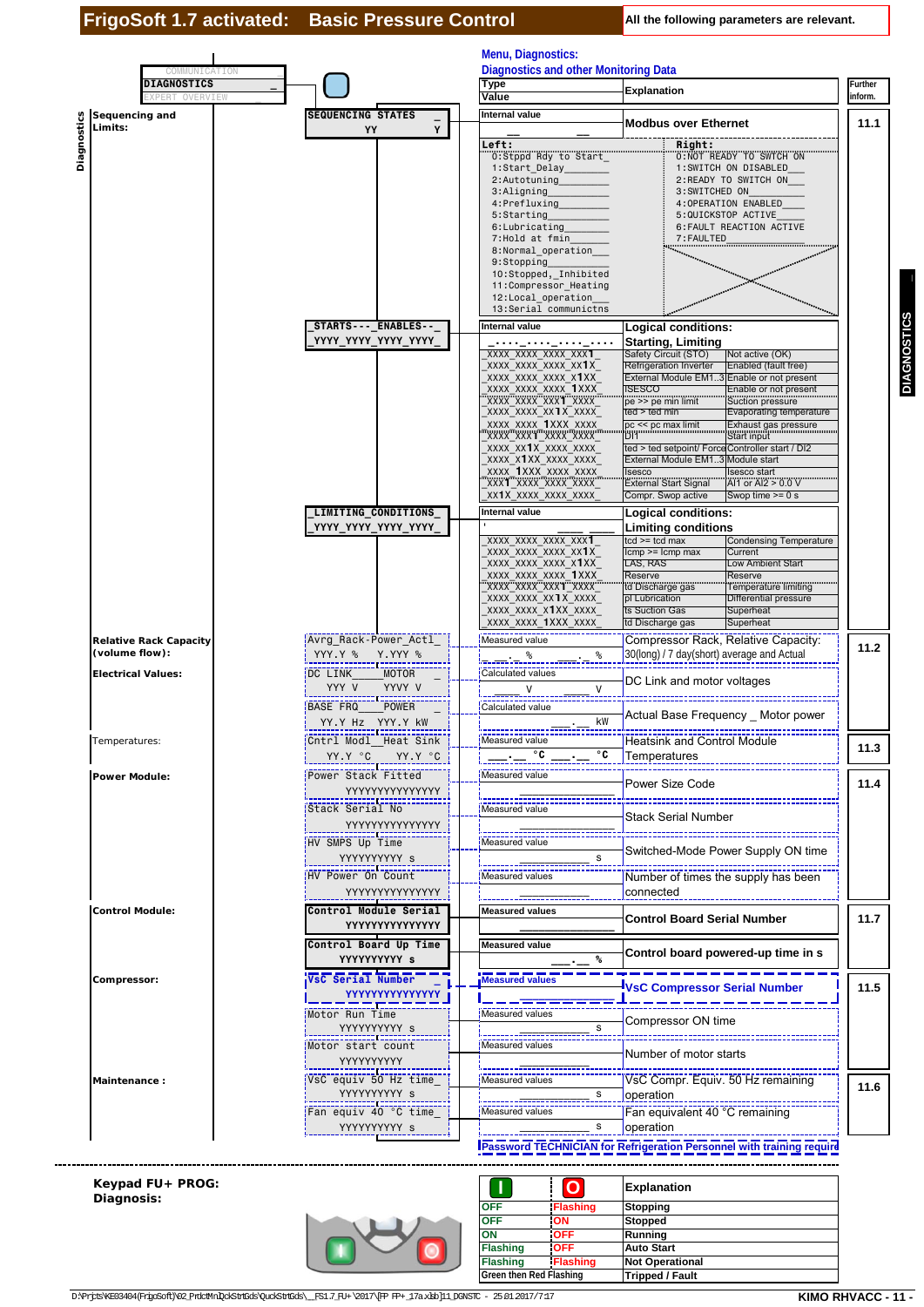# **POWER SECTION**

### **Power connections**



80:FsC PRIORITY CNTRL **00000001** (See page 4) **Settings: \* ECBAF008** (See page 5) **Variable-speed compressor with second larger compressor with Capacity Control**<br>Settings: 80:FsC PRIORITY CNTRL 00000001 (See page 4) **Accessory required:** Dt8:

**A FU+ DC12V RL/11 (Special low coil-current relay module)** QSG31516

D:\Prjcts\KE03404(FrigoSoft)\02.PrdctMnlQckStrtGds\QuckStrtGds\...FS1.7.FU+\2017\[FP FP+\_17a.xlsb]1213.PWRSCTN - 25.01.2017/7:17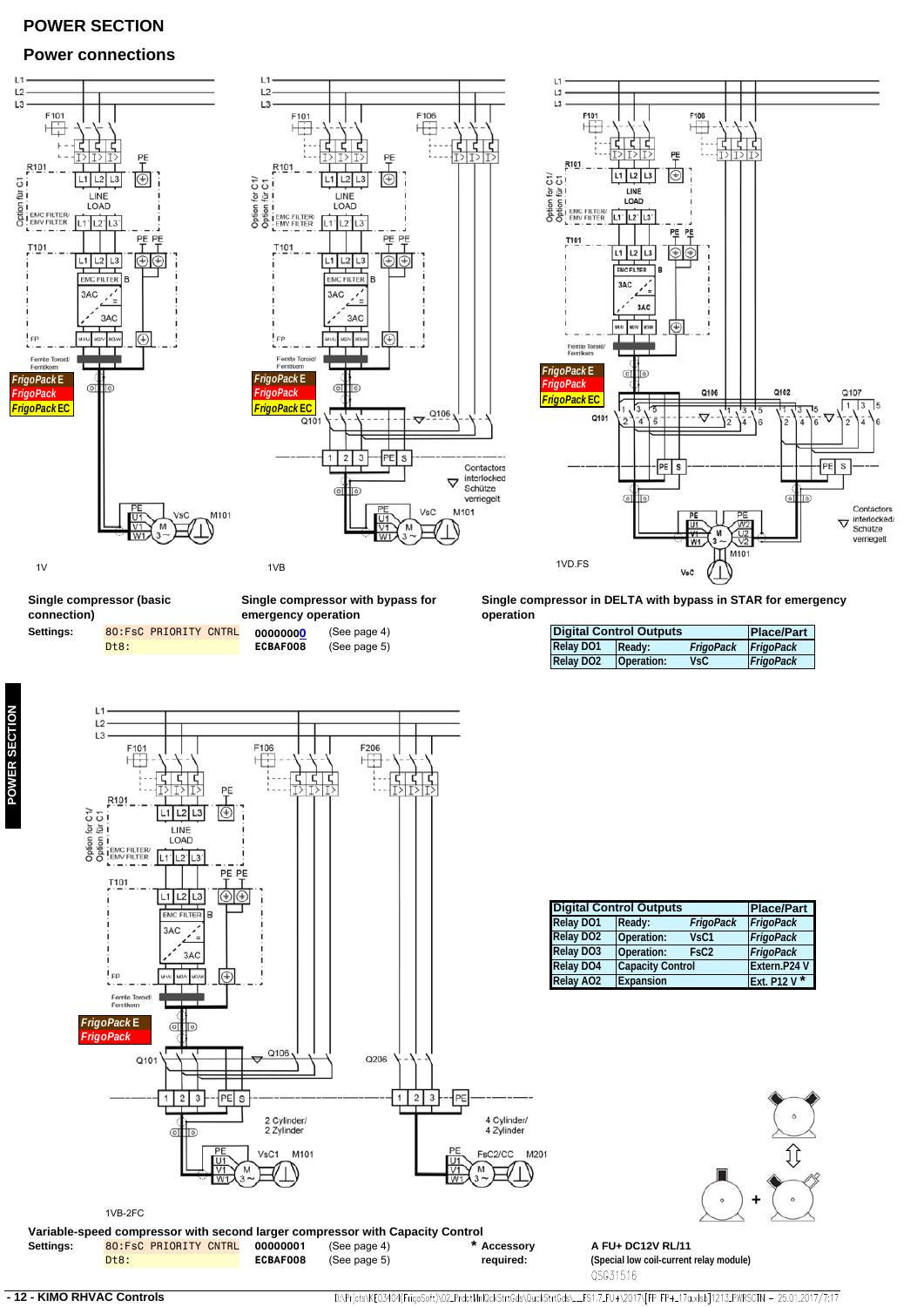

| <b>Digital Control Outputs</b> | <b>Place/Part</b> |                                |              |
|--------------------------------|-------------------|--------------------------------|--------------|
| <b>Relay DO1</b>               | Ready:            | FrigoPack                      | FrigoPack    |
| <b>Relay DO2</b>               | Operation:        | VF <sub>sC1</sub>              | FrigoPack    |
| <b>Relay DO3</b>               | Operation:        | VF <sub>S</sub> C <sub>2</sub> | FrigoPack    |
| <b>Relay AO2</b>               | Expansion         |                                | Ext. P12 V * |

|      |  |          | 80:FsC PRIORITY CNTRL 000000EE / (See page 4) |
|------|--|----------|-----------------------------------------------|
|      |  | 000000FF |                                               |
| Dt8: |  |          | ECBAF008 (See page 5)                         |
|      |  |          |                                               |

**A FU+ DC12V RL/11 (Special low coil-current relay module)**





#### **Various other configurations are possible (e.g. up to 8 compressors), please enquire.**

#### **Power terminals**

|                                                 | Explanation                                                                                                            | Further<br>information                          |
|-------------------------------------------------|------------------------------------------------------------------------------------------------------------------------|-------------------------------------------------|
| Protective Earth connection 1 to supply         | Observe all safety and EMC requirements                                                                                | 7.7.1                                           |
| Three phases of voltage supply                  | Ensure that supply voltage agrees with data on name<br>plate                                                           | 7.7.1                                           |
| Protective Earth connection 2 to supply         | - Observe all safety and EMC requirements                                                                              | 6.7                                             |
| Motor of Variable-speed Compressor              | Through interlocked isolating contactor if required                                                                    | 7.7.1/<br>7.7.2                                 |
| Protective earth connection to compressor motor |                                                                                                                        | 7.7.2                                           |
|                                                 | Detata REOZAO A (Educada NO2, DedatMaDOsLOFAQUA) O La CHAQUA — EC1, 7 EU (A2017) EED, ED ( - 17a Julai 1121Z, DWDCOTN) | 05.01.0017/7-17<br><b>IZIMIO DUBIAO Osmanda</b> |

D:\Prjcts\KE03404(FrigoSoft)\02\_PrdctMnlQckStrtGds\QuckStrtGds\\_\_FS1.7\_FU+\2017\[FP\_FP+\_17a.xlsb]1213\_PWRSCTN - 25.01.2017/7:17

### **KIMO RHVAC Controls - 13 -**

**POWER SECTION** POWER SECTION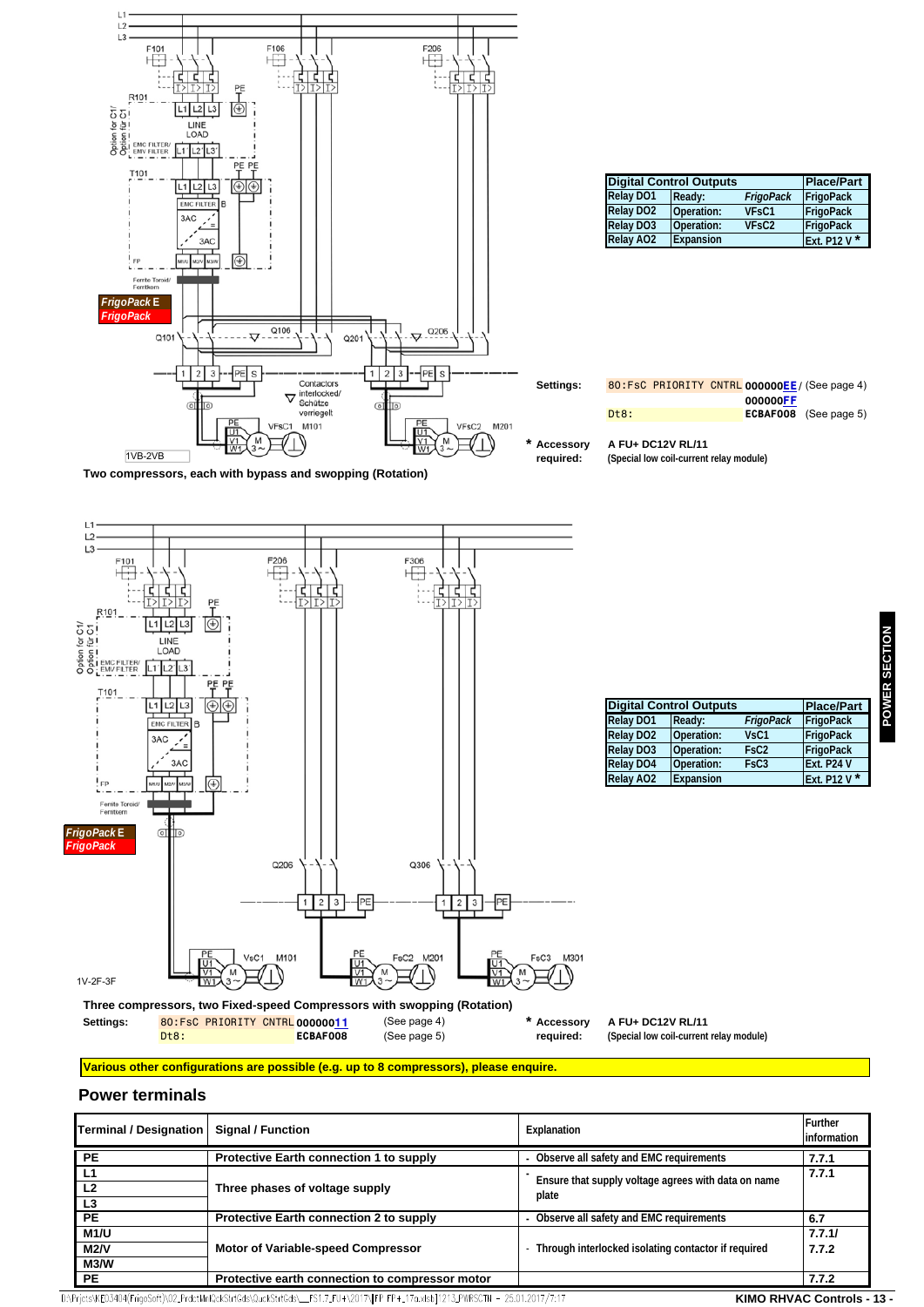



**CONTROL SECTION CONTROL SECTION**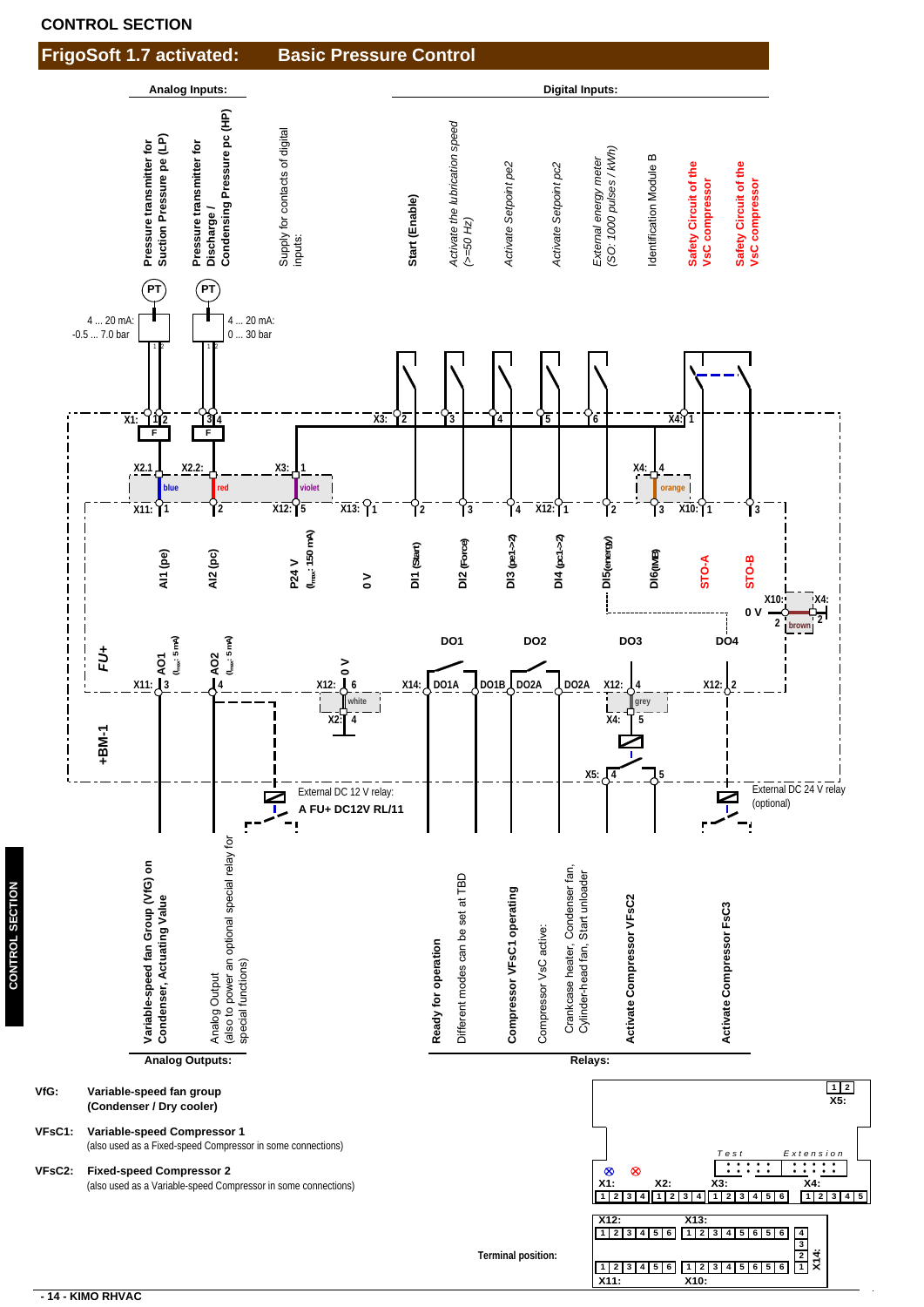### **Terminal List for control functions**

# **FrigoSoft 1.7 activated: Basic Pressure Control:**

|                                           | <b>Terminal / Designation</b> | <b>Signal / Function</b>                                                                                                             | Explanation                                                                                                                            | Further<br>information |
|-------------------------------------------|-------------------------------|--------------------------------------------------------------------------------------------------------------------------------------|----------------------------------------------------------------------------------------------------------------------------------------|------------------------|
| <b>BM-1:</b><br>X1.1 / 2                  | Al1                           | Analog Input:<br>Pressure transmitter for Suction Pressure pe (LP)<br>$420$ mA:<br>$-0.57.0$ bar<br>Fault<br>$0mA$ :                 | - Must be used<br>- Suitable pressure transducer:<br>- A REFR-P-TRANSD-LP7+PL<br>Connections: 1-->X1.1, 2-->X1.2                       |                        |
| <b>BM-1:</b><br>X1.3/4                    | Al <sub>2</sub>               | <b>Analog Input:</b><br>Pressure transmitter for Discharge / Condensing<br>20 mA:<br>$030$ bar<br>$0$ mA:<br>Fault                   | - Optional use<br>- Suitable pressure transducer:<br>- A REF-P-TRANSD-HP30+PL<br>Connections: 1-->X1.3, 2-->X1.4                       |                        |
| X11.5                                     | P10 V                         | Universal Analog Output (5 mA max. load)                                                                                             | Do not use                                                                                                                             |                        |
| X11.6                                     | <b>N10 V</b>                  | Universal Analog Output (5 mA max. load)                                                                                             | - Do not use                                                                                                                           |                        |
| X12.5<br><b>BM-1:</b>                     | $+24V$<br>DI <sub>1</sub>     | Supply for contacts of digital inputs<br><b>Digital Input:</b>                                                                       | - Not available<br>- Must be used:                                                                                                     |                        |
| X3.1/<br>X13.2                            |                               | <b>Start (Enable)</b><br>Start<br>$+24 V:$                                                                                           |                                                                                                                                        |                        |
| $BM-1$ :                                  | D <sub>12</sub>               | Controlled stop<br>0 V:<br>Digital Input:                                                                                            | 3.3 k $\Omega$ , 7.3 mA<br>- Load:<br>- Optional use                                                                                   |                        |
| X3.2/<br>X13.3                            |                               | Activate Lubrication Speed (50 Hz)<br>Lubrication speed<br>$+24 V:$                                                                  |                                                                                                                                        |                        |
| $BM-1$ :                                  | D/3                           | 0 V:<br>Normal operation<br>Digital Input:                                                                                           | $3.3 \text{ k}\Omega$ , 7.3 mA<br>- Load:<br>- Optional use                                                                            |                        |
| X3.3/<br>X13.4                            |                               | Activate Setpoint pe2<br>$+24 V:$<br>Setpoint pe2<br>0 V:<br>No action                                                               | $3.3 \text{ k}\Omega$ , 7.3 mA<br>- Load:                                                                                              |                        |
| BM-1:                                     | DI4                           | Digital Input:                                                                                                                       | - Optional use                                                                                                                         |                        |
| X3.4/<br>X12.1                            |                               | Activate Setpoint pc2<br>$+24 V:$<br>Setpoint pc2<br>0 V:<br>No action                                                               | $3.3 \text{ k}\Omega$ , 7.3 mA<br>Load:                                                                                                |                        |
| $BM-1$ :                                  | DI5                           | Digital Input:                                                                                                                       | - Optional use                                                                                                                         |                        |
| X3.5/<br>X12.2                            |                               | Pulses from Energy Meter<br>Pulse<br>$+24 V:$                                                                                        |                                                                                                                                        |                        |
| X <sub>12.3</sub>                         | DI <sub>6</sub>               | 0 V:<br>Not activated<br><b>Digital Input:</b>                                                                                       | $3.3 \text{ k}\Omega$ , 7.3 mA<br>- Load:<br>- Must be used:                                                                           |                        |
|                                           |                               | Identification Module BM-1 (>=50 Hz)<br>IMB Coding (mark)<br>$+24$ V:                                                                | - Connect to Basic Module 1, terminal tbd                                                                                              |                        |
| X10.1                                     | <b>STO-A</b>                  | 0V:<br>IMB Coding (space)<br>Digital Input STO (Safe Torque Off),                                                                    | $3.3 \text{ k}\Omega$ , 7.3 mA<br>- Load:<br>- Must be used:                                                                           |                        |
|                                           |                               | <b>Channel A</b><br>$+24 V:$<br><b>Operation Enable</b>                                                                              | - Enable from contact pair of safety relay<br>- Active if Channel B simultaneously activated                                           |                        |
|                                           |                               | 0V:<br><b>Safe Stop</b>                                                                                                              | 3.3 k $\Omega$ , 7.3 mA<br>- Load:                                                                                                     |                        |
| X10.2                                     | 0 <sub>V</sub>                | <b>Ground for Safe Torque Off</b>                                                                                                    | - Must be used                                                                                                                         |                        |
| X10.3                                     | STO-B                         | Digital Input STO (Safe Torque Off),<br><b>Channel B</b><br>$+24 V:$<br><b>Operation Enable</b>                                      | - Must be used:<br>- Enable from contact pair of safety relay<br>- Active if Channel A simultaneously activated                        |                        |
|                                           |                               | 0 <sup>0</sup><br><b>Safe Stop</b><br><b>Relay Output:</b>                                                                           | 3.3 k $\Omega$ , 7.3 mA<br>- Load:                                                                                                     |                        |
| X14:<br><b>DO1A/</b><br>DO <sub>1</sub> B | DO <sub>1</sub>               | "Ready" (without fault)<br>Closed:<br>Ready (no fault)<br>No supply, fault or alarm<br>Open:                                         | Ready (no fault):<br>- Function depends on the following setting:<br>SPECIAL ADJUSTMENTS _   DATA   Dt1<br>Max load: AC 230 V / 250 VA |                        |
| X14:<br><b>DO2A/</b>                      | DO <sub>2</sub>               | Relay Output with alternative functionality:<br>- Single compressor:                                                                 | To control auxiliaries such as:<br>Crankcase heater, Condenser fan,                                                                    |                        |
| DO <sub>2</sub> B                         |                               | - VsC1 Operating /                                                                                                                   | Start unloader /                                                                                                                       |                        |
|                                           |                               | - 1, 3 or more compressors without swop:<br>- VsC1 Operating<br>Closed:<br><b>Operation / Activate</b><br>Open:<br>Stop, Deactivated | <b>Activate VFsC1</b><br>Max load: AC 230 V / 250 VA                                                                                   |                        |
| <b>BM-1:</b>                              | DO <sub>3</sub>               | Relay Output with alternative functionality:<br>- 1, 3 or more compressors:                                                          | <b>Activate FsC2</b>                                                                                                                   |                        |
| X5:1/<br>X5:2                             |                               | - Activate Compressor FsC2<br>- 2 compressors with swop:<br>- VFsC2 Operating<br>Operation / Activate<br>Closed:                     | - Activate VFsC2                                                                                                                       |                        |
|                                           |                               | Stop, Deactivated<br>Open:                                                                                                           | Max load: AC 230 V / 250 VA                                                                                                            |                        |
| X13:2                                     | DO4                           | Relay Output with alternative functionality:<br>- 1, 3 or more compressors:<br>- Activate Compressor FsC3                            | <b>Activate FsC3</b><br>External relay DC 24 V required                                                                                |                        |
|                                           |                               | <b>Operation / Activate</b><br>Closed:<br>Stop, Deactivated<br>Open:                                                                 | Max load: AC 230 V / 250 VA                                                                                                            |                        |
| X11.3                                     | AO1                           | Analog Output with alternative functionality:                                                                                        | Function depends on the following setting:                                                                                             |                        |
|                                           |                               | VfG Condenser fan, actuating value<br>$0+10 V:$<br>$0.0100.00\%$                                                                     | SPECIAL ADJUSTMENTS     Dt8<br>Max load: 5 mA                                                                                          |                        |
| X11.4                                     | AO <sub>2</sub>               | Analog Output with alternative functionality:<br><b>P10V</b>                                                                         | Function depends on the following setting:<br>SPECIAL ADJUSTMENTS   Dt8                                                                |                        |
|                                           |                               | $0+10V$ :<br>$0.0100.00\%$                                                                                                           | Max load: 5 mA                                                                                                                         |                        |
| VsC:                                      |                               | <b>Variable-speed Compressor</b>                                                                                                     | VfG:<br>Variable-speed fan group                                                                                                       |                        |

**Variable-speed Compressor**

 **FsC: VFsC: Fixed-speed Compressor Variable- / Fixed-speed Compressor** **(Condenser / Dry cooler)**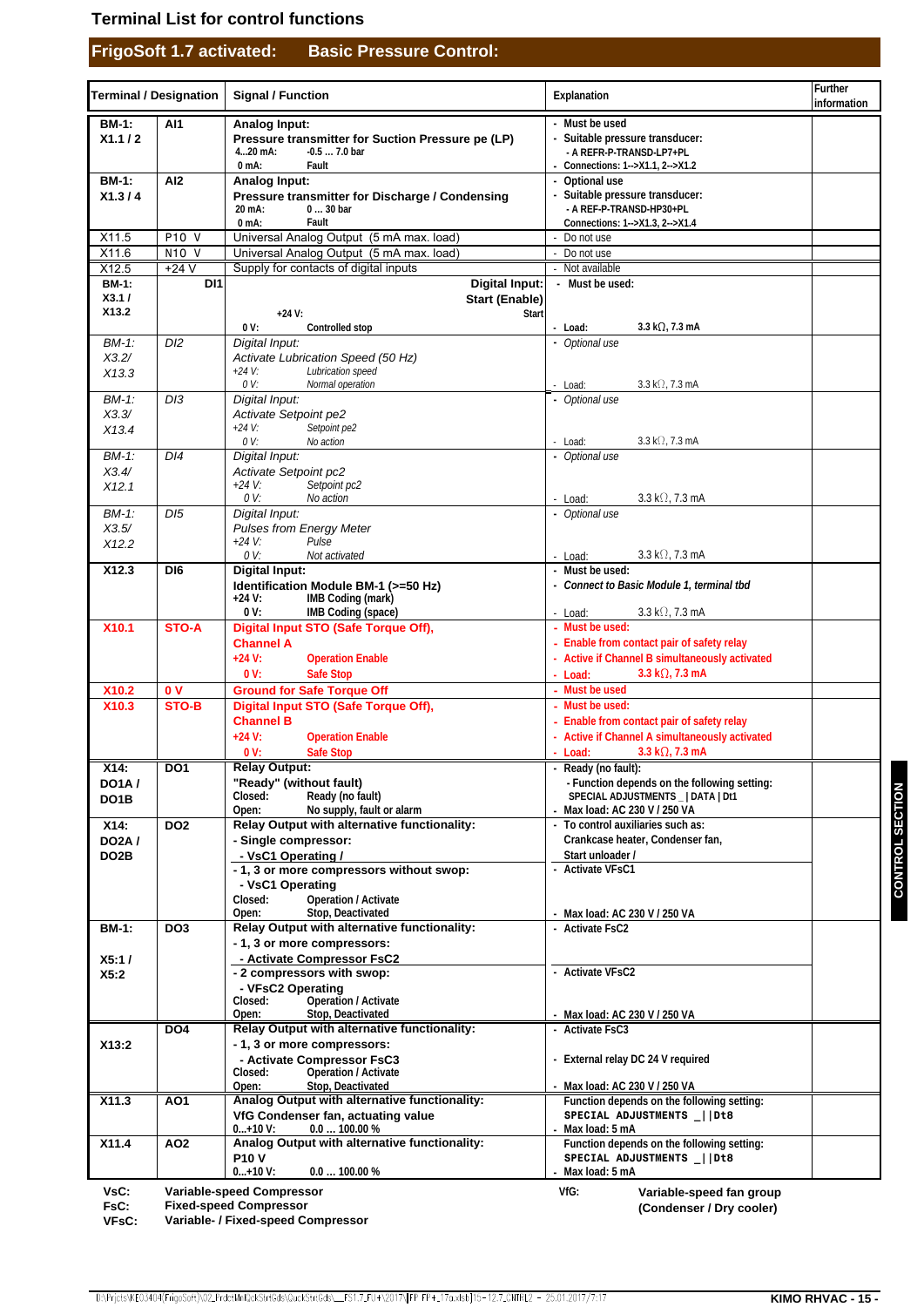### **Control and Safety Circuits**

# **FrigoSoft 1.7 activated: Basic Pressure Control:**

The regulations for refrigeration equipment reference the safety standard EN 60204-1 (Safety of machinery - Electrical equipment of machines - Part 1 General requirements).

It is established and proven practice that safety circuits (including pressure-limiting devices) are processed by electromechanical devices such as relays or contactors.

It is not permissible to use standard software-based automation controls (such as PLCs) as these are not functionally fail-safe or a software error can result in dangerous operating conditions.

In an emergency (such as a pressure-limit reached) the Stop Category 0 (immediate removal of power) is appropriate.

Contactor interruption in the energy supply to the compressor is a proven circuit technique for the immediate and safe stopping of compressor motors in an emergency condition.

The integrated Safe Torque-Off (STO) function of this Refrigeration Inverter may be used as an alternative method provided that a bypass contactor is not used. With correct installation a Safety Integrity Level of SIL3 can be achieved.

A typical safety circuit would normally consist of the following:

- Essential safety-relevant devices such as approved over-pressure switches
- Optional devices such as low-pressure switches, oil pressure or level monitoring controls

The safety circuit should terminate at a safety relay with two normally-open contacts wired as follows:

- Two individual or a single common connection from P24 V from the Refrigeration Inverter to the supply side of these two contacts.
- Two independent normally-open contacts dedicated to the Safe-Torque Off function of the refrigeration inverter wired to inputs STO-A and STO-B

The previously described standards and recommendations are general guidelines for the safety-relevant design of the installation.

However it is the installer or contractor's responsibility to assess the risk of each installation and to ensure that all safety measures are appropriate and functional.

#### **Functional recommendations**

A control switch should be provided with the following functionality:

- Middle position: **OFF** Controlled STOP of the compressor or compressor rack
- Right position: **AUTO** AUTOMATIC controlled operation
- Left position: MANUAL test or emergency operation without activation of the Refrigeration Inverter **MAN**

The normal automatic stopping and starting of the compressor should only be by using the AUTOMATIC (start) command at Digital Input DI1 of the Refrigeration Inverter.

Opening contactors in the input or output of the Refrigeration Inverter during operation must not be used for normal starting or stopping of the compressor as this will stress the Refrigeration Inverter and reduce the working life.

To ensure correct monitoring and fault logging the operating commands should be separate from the safety circuit.

The MANUAL mode of operation should preferably make use of a pump-down pressure switch to enable controlled operation.

It is recommended that control circuit automatically reverts to MANUAL operation if the FrigoPack Refrigeration Inverter is not available. This condition should be signalled to a supervising or warning system.

If in a fault condition no compressor is available, then a means of stopping the evaporation is recommended to minimize the risk of liquid in the suction line should be provided.

#### **Example of suitable safety and control circuits**

The following simplified overview of the safety and control wiring of a typical system only includes the wiring for AUTOMATIC operation.

Standard suggestions for the safety and control wiring with these features are available on request.

Please enquire at your supplier for assistance with the planning of complex systems or systems with special requirements.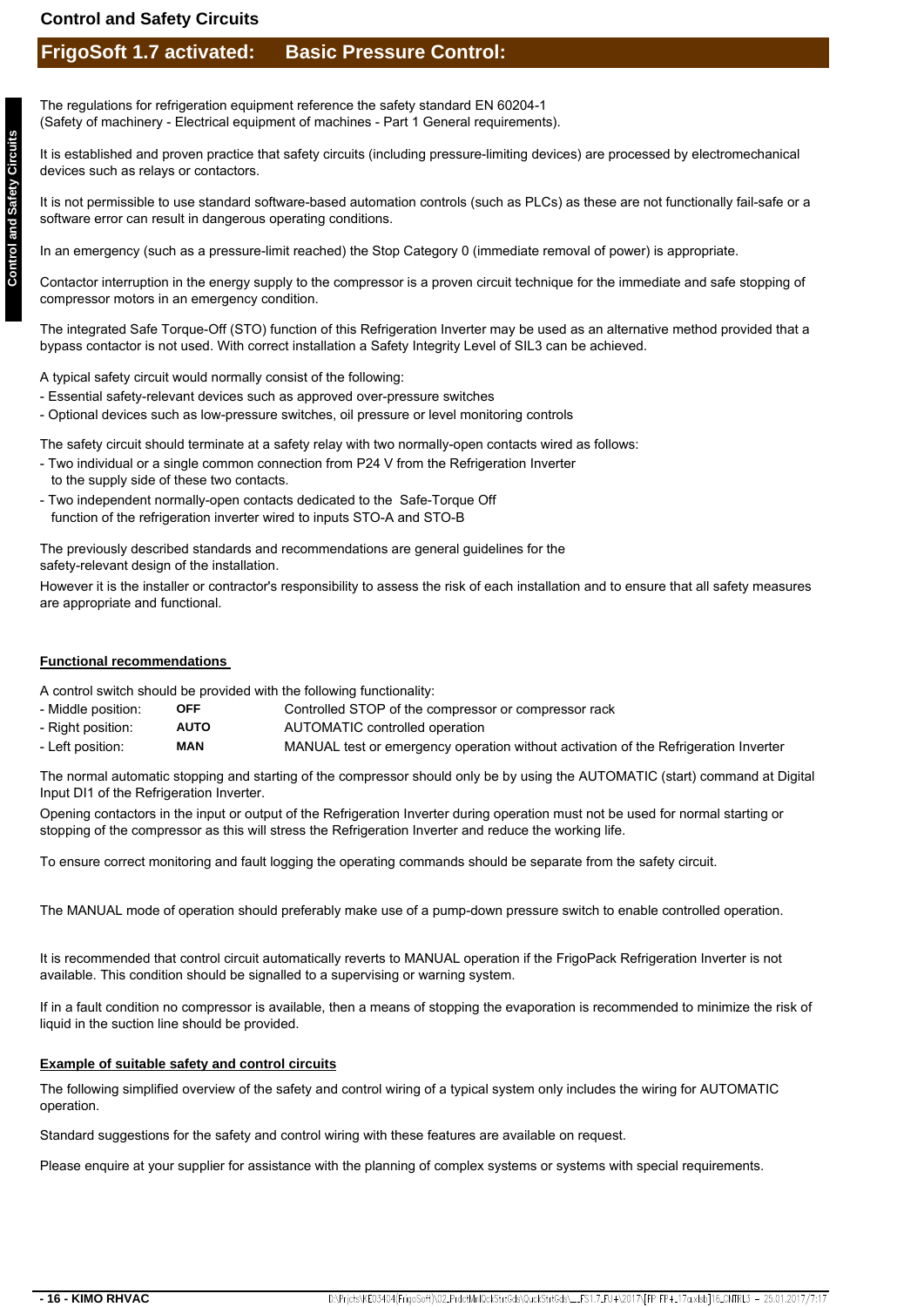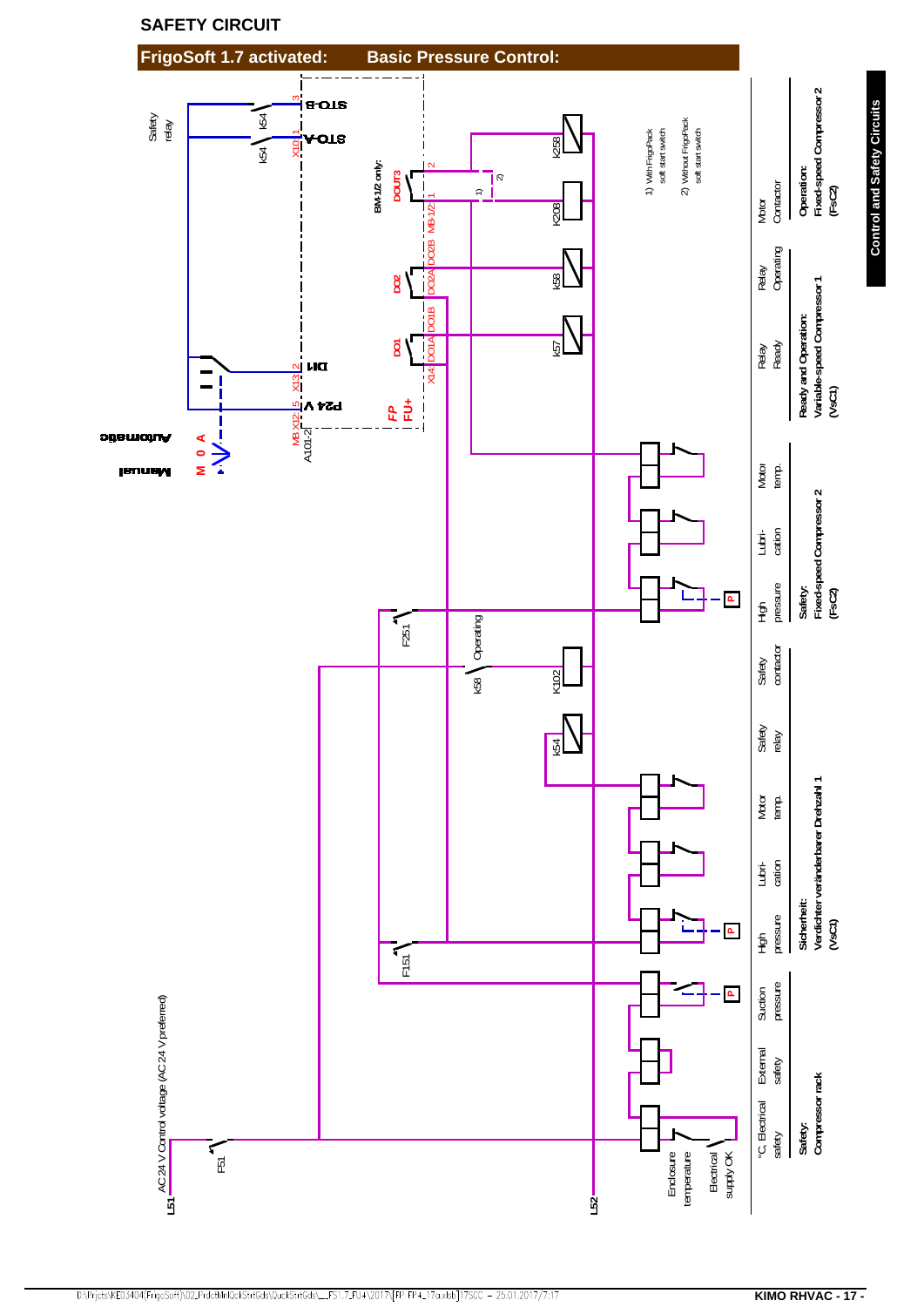## **FIRST-TIME POWER UP**

|                     | <b>Mounting and electrical safety:</b> | adhered to.                                                                                                                                                                                                                      | Ensure that all recommendations in the Product Manual have been                                                                           |  |  |
|---------------------|----------------------------------------|----------------------------------------------------------------------------------------------------------------------------------------------------------------------------------------------------------------------------------|-------------------------------------------------------------------------------------------------------------------------------------------|--|--|
|                     | UL compliance where appropriate:       | Ensure that all recommendations in the Product Manual for UL<br>compliance have been adhered to.<br>Ensure that all recommendations in the Product Manual for EMC<br>compliance have been adhered to.                            |                                                                                                                                           |  |  |
|                     | <b>EMC compliance:</b>                 |                                                                                                                                                                                                                                  |                                                                                                                                           |  |  |
|                     | <b>View Level:</b>                     | (see page 1):<br><b>OPERATOR:</b><br>settings at this level.                                                                                                                                                                     | There are three basic view levels selectable in the Wizard<br>Available without restriction as it is not possible to change any           |  |  |
|                     |                                        | <b>TECHNICIAN:</b><br>For refrigeration-trained and authorized persons<br>(Password 8670). This level is sufficient for normal commissioning.                                                                                    |                                                                                                                                           |  |  |
|                     |                                        | <b>ENGINEER:</b>                                                                                                                                                                                                                 | Special applications and usage (special Super-User password).                                                                             |  |  |
| FIRST-TIME POWER UP | Language:                              | The language selection is only relevant when the 4-line Graphic Key Pad<br>is fitted to the inverter<br>The following languages can be selected (see page 1):<br>English, German<br>(French, Spanish and Italian in preparation) |                                                                                                                                           |  |  |
|                     | <b>Refrigeration application:</b>      | fitting the correct Basic Module (auto-detection):                                                                                                                                                                               | The following refrigeration applications are automatically selected by                                                                    |  |  |
|                     |                                        | FrigoSoft <sup>®</sup> 1.7:                                                                                                                                                                                                      | Upper module for pressure transmitters:<br>BM-1 (4  20 mA).                                                                               |  |  |
|                     |                                        | <b>Optional External Modules:</b><br>CM-1, EM-6/7.                                                                                                                                                                               |                                                                                                                                           |  |  |
|                     | <b>Pressure transmitters:</b>          | pressure transducers:                                                                                                                                                                                                            | This refrigeration application is preset for use with the following<br>Industry-Standard 4  20 mA relative (gauge) pressure transmitters: |  |  |
|                     |                                        | - pe: -0.5  7.0 bar<br>$(-7.25101.53 \text{ psig})$<br>A REFR-P-SENSOR-LP7                                                                                                                                                       | - pc: 030 bar<br>$(0.0101.5 \text{ psig})$<br>A REFR-P-SENSOR-HP30                                                                        |  |  |
|                     |                                        | For other preset pressure ranges refer to page 6.<br><b>WARNING: Only use approved pressure transmitters</b>                                                                                                                     |                                                                                                                                           |  |  |
|                     | Recommended basic commissioning steps: | on the previous pages 12/13                                                                                                                                                                                                      | - Verify that the power circuit corresponds to the suggestions                                                                            |  |  |
|                     |                                        | - In particular ensure that an interlocked isolating contactor is fitted<br>between the Refrigeration Inverter and the compressor if a<br>parallel bypass connection is used.                                                    |                                                                                                                                           |  |  |
|                     |                                        | - Verify that the control circuit corresponds to the suggestions on<br>the previous pages 1416.                                                                                                                                  |                                                                                                                                           |  |  |
|                     |                                        | - In particular ensure that two isolated contacts of the safety relay are<br>connected to the Safe Torque Off inputs of FrigoPack:<br>STO-A (Terminal X10.1) / STOP-B (Terminal X10.3) X10:1&3                                   |                                                                                                                                           |  |  |
|                     |                                        | - Remove Start Command: DIN1: X13:2.                                                                                                                                                                                             |                                                                                                                                           |  |  |
|                     |                                        | - Connect main power supply.                                                                                                                                                                                                     |                                                                                                                                           |  |  |
|                     |                                        | - Verify that the blue LED for Suction Pressure near terminals<br>BM-1:1&2<br>lights. If not, then check that the wiring to the<br>pressure transmitter is correct                                                               |                                                                                                                                           |  |  |
|                     |                                        | - If a discharge-pressure transmitter is used,<br>then verify that the red LED near terminals<br>BM-1: 3 & 4                                                                                                                     | for the discharge pressure lights. If not, then check that the wiring                                                                     |  |  |
|                     |                                        | agree with these external measurements.                                                                                                                                                                                          | - Measure the pressures with a refrigeration pressure gauge. Verify that<br>the pressure indicated at parameters 03:pe___VsC_pc_PRESS     |  |  |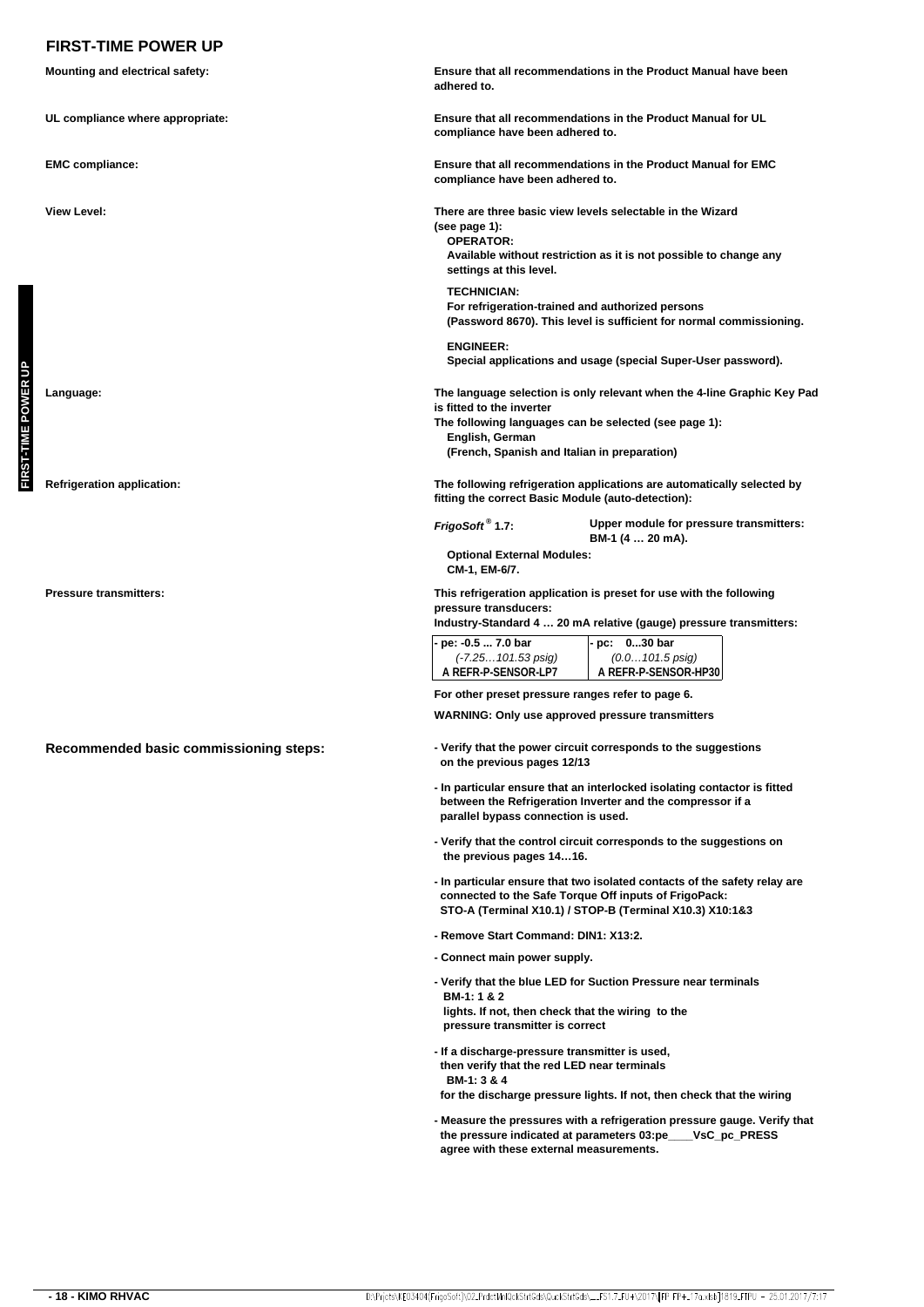#### **FrigoSoft 1.7 activated: Basic Pressure Control:**

#### **Recommended basic commissioning steps (cont.):**

- **Reset to the following starting position (VERY IMPORTANT) : - Set the Refrigerant at the following parameter: FIRST SETUP \_ | SD-MC:Data Select \_ | <1:Refrigerant \_ as described in detail on pages 6,7 - Set the Compressor at the following parameter: FIRST SETUP \_ | SD-MC:Data Select \_ | <2:VFsC Manufacturer <3:VFsC Type \_ <4:VFsC Cylinders \_ <5:Supply Voltage \_ <6:VFsC Compressor \_ as described in detail on pages 6,7**
	- **FIRST SETUP \_ | SD-MC:Data Select \_ | <0:Selection disabld**

**Further inform. tbd**

# **MULTI-FUNCTIONAL SPECIAL KEYS "1"&"0"**



D:\Prjcts\KE03404(FrigoSoft)\02\_PrdctMnlQckStrtGds\QuckStrtGds\\_\_FS1.7\_FU+\2017\[FP FP+\_17a.xlsb]1819\_FTPU - 25.01.2017/7:17